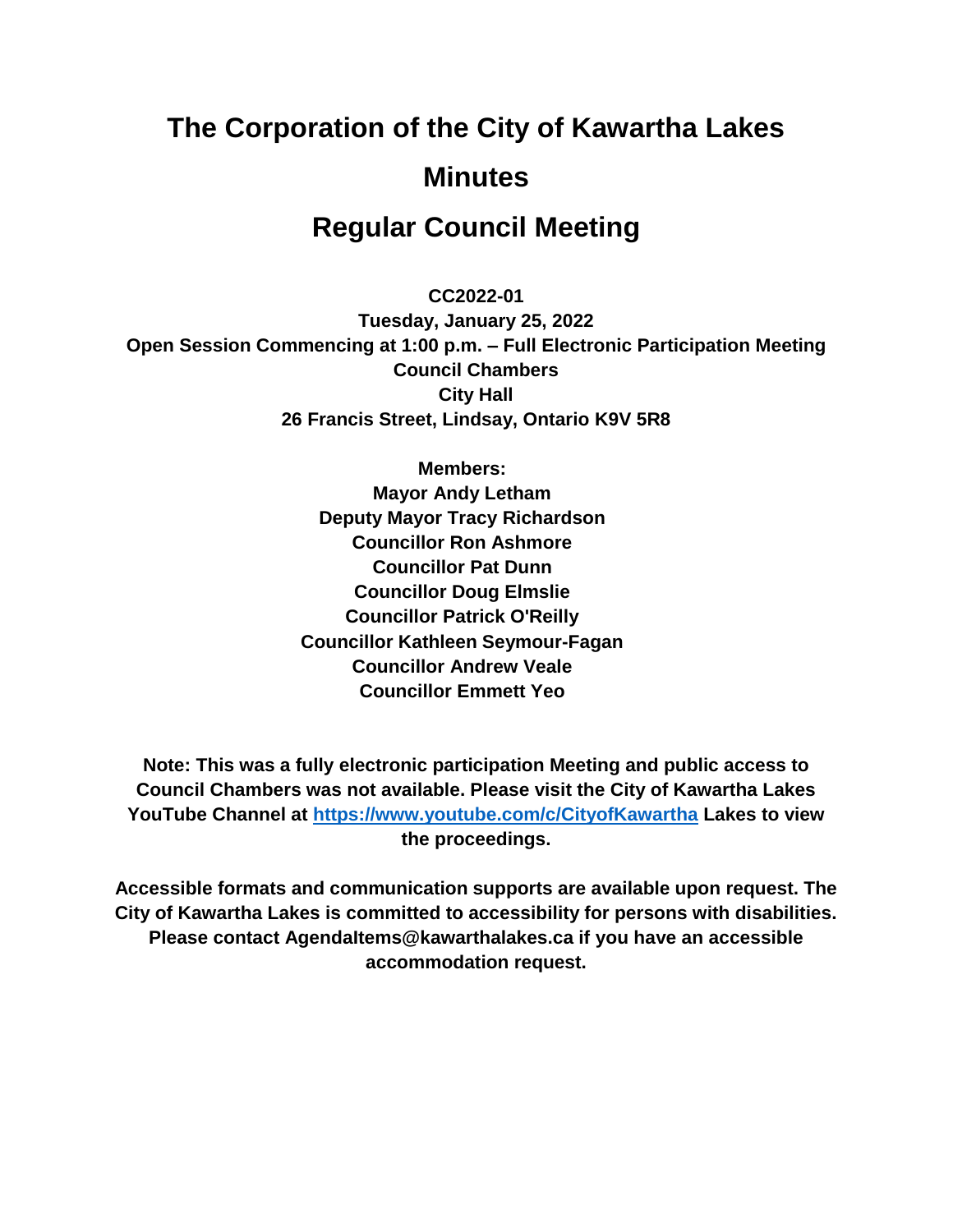## **1. Call to Order**

Mayor Letham called the Meeting to order at 1:00 p.m. from Council Chambers. Deputy T. Richardson and Councillors R. Ashmore, P. Dunn, D. Elmslie, T. Richardson, K. Seymour-Fagan, A. Veale and E. Yeo were in attendance electronically.

City Clerk C. Ritchie, Deputy Clerk S. O'Connell and Deputy Clerk J. Watts were in attendance in Council Chambers.

CAO R. Taylor, Directors R. Holy, B. Robinson, J. Rojas, C. Shanks, J. Stover, R. Sutherland, City Solicitor R. Carlson, Acting Fire Chief T. Jones, Manager of Municipal Law Enforcement and Licensing A. Sloan, Manager of Realty Services S. Dyer and Manager of Housing M. Corley were in attendance electronically.

## **2. Opening Ceremonies**

2.1 O Canada

The Meeting was opened with the singing of 'O Canada'.

2.2 Moment of Silent Reflection

The Mayor asked those in attendance to observe a Moment of Silent Reflection.

2.3 Adoption of Open Session Agenda

## **CR2022-001**

**Moved By** Councillor O'Reilly **Seconded By** Councillor Ashmore

**That** the Agenda for the Open Session of the Regular Council Meeting of Tuesday, January 25, 2022, be adopted as circulated.

## **Carried**

## **3. Disclosure of Pecuniary Interest**

There were no declarations of pecuniary interest disclosed.

## **4. Notices and Information by Members of Council and Staff**

4.1 Council

Mayor Letham

• Bell Let's Talk Day will be held on Wednesday, January 26th. Bell Let's Talk Day is a wide reaching program designed to break the silence around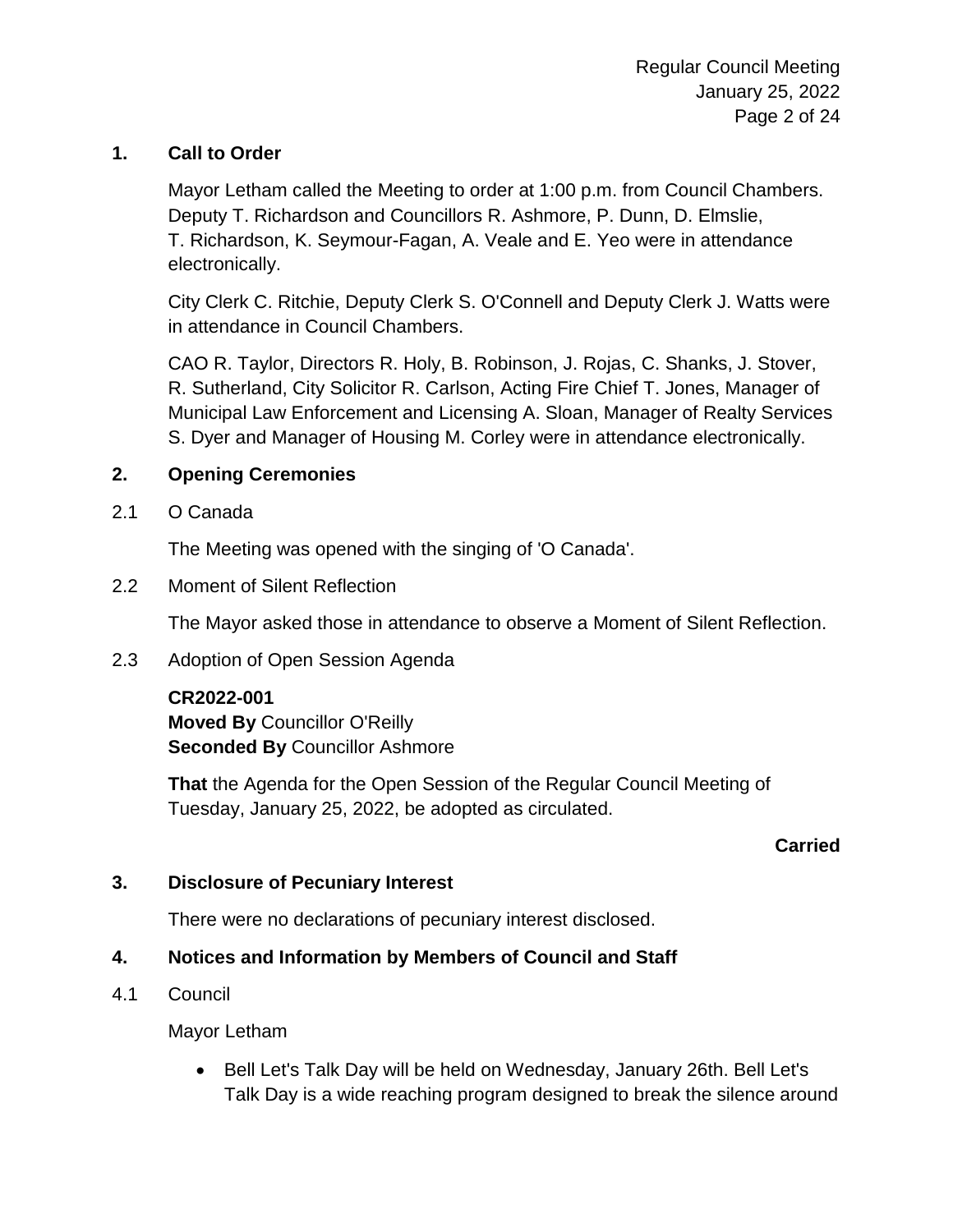mental illness and support mental health all across Canada. Mayor Letham thanked all of the City's front line workers for their efforts during the COVID-19 Pandemic.

Deputy Mayor Richardson

- The Bethany Athletic Association was thanked for setting up an outdoor skating rink in Bethany.
- In light of the recent snow fall, Public Works Staff were thanked for all of the hard work that is associated with snow removal.
- Volunteer Fire Fighters in the Bethany area were thanked for assisting a business in Pontypool when they experienced a fire on Monday, January 24th.

Councillor O'Reilly

- January is recognized as Crime Stoppers Month.
- Paul Skipworth, an active volunteer in the community, will celebrate his 90th birthday on Wednesday, January 26th.

Councillor Ashmore

- A Public Information Centre will be held electronically on Thursday, January 26th to review the reconstruction of King Street in Omemee. Anyone who is interested in attending must register in advance and the registration information is available at www.kawarthalakes.ca.
- The Omemee Swan's Club will be hosting pasta dinner on Friday, February 11th; orders will be available for pick-up and must be placed in advance.
- A snowmobile radar run will be at Pleasant Point on Sunday, February 20th; the day will include a bonfire and family activities.
- 4.2 Staff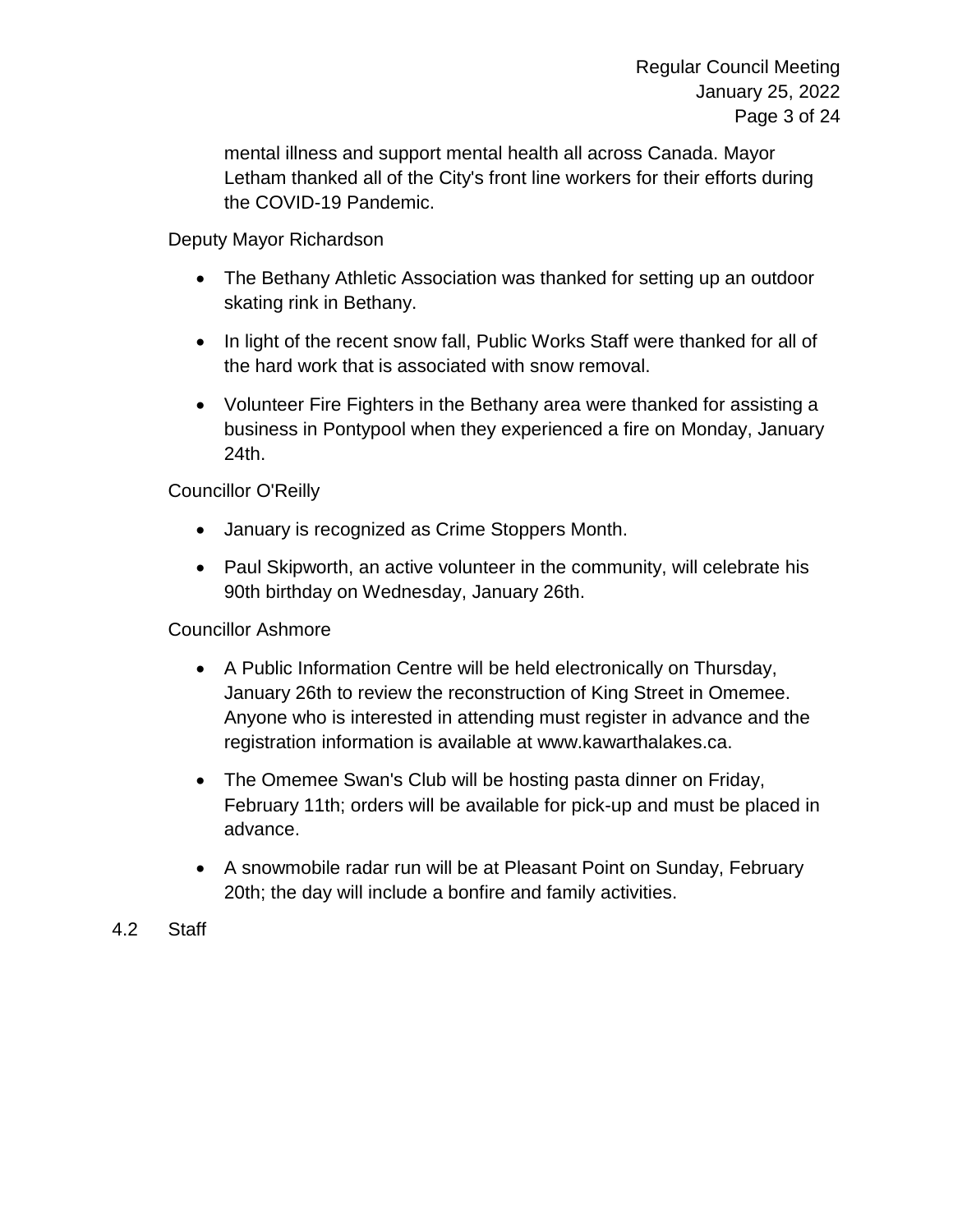**5. Council Minutes**

**Special Council Meeting, December 14, 2021 Regular Council Meeting, December 14, 2021**

**CR2022-002 Moved By** Councillor Dunn **Seconded By** Councillor Elmslie

**That** the Minutes of the December 14, 2021 Special Council Meeting and the December 14, 2021 Regular Council Meeting, be received and adopted.

**Carried**

- **6. Deputations**
- **7. Correspondence**
- 7.1 CC2022-01.7.1

**Correspondence Regarding Call to Action - Joint and Several Liability** Association of Municipalities of Ontario

**CR2022-003 Moved By** Councillor Elmslie **Seconded By** Councillor O'Reilly

**That** the correspondence from the Association of Municipalities of Ontario (AMO), **regarding a Policy Update – New Year Calls to Action and other issues of municipal concern dated January 5, 2022**, be received;

**That** Council of the City of Kawartha lakes supports AMO's 7 recommendations contained in the AMO submission "Towards a Reasonable Balance – Addressing Growing Municipal Liability and Insurance Costs", to find a balance to the issues and challenges presented by joint and severable liability, including implementing full proportionate liability; a cap on economic loss awards and to re-establish the priority for provincial action; and

**That** this resolution be forwarded to the Attorney General, the Honourable Doug Downey, Minister of Municipal Affairs and Housing, the Honourable Steve Clark and the AMO President, Jamie McGarvey.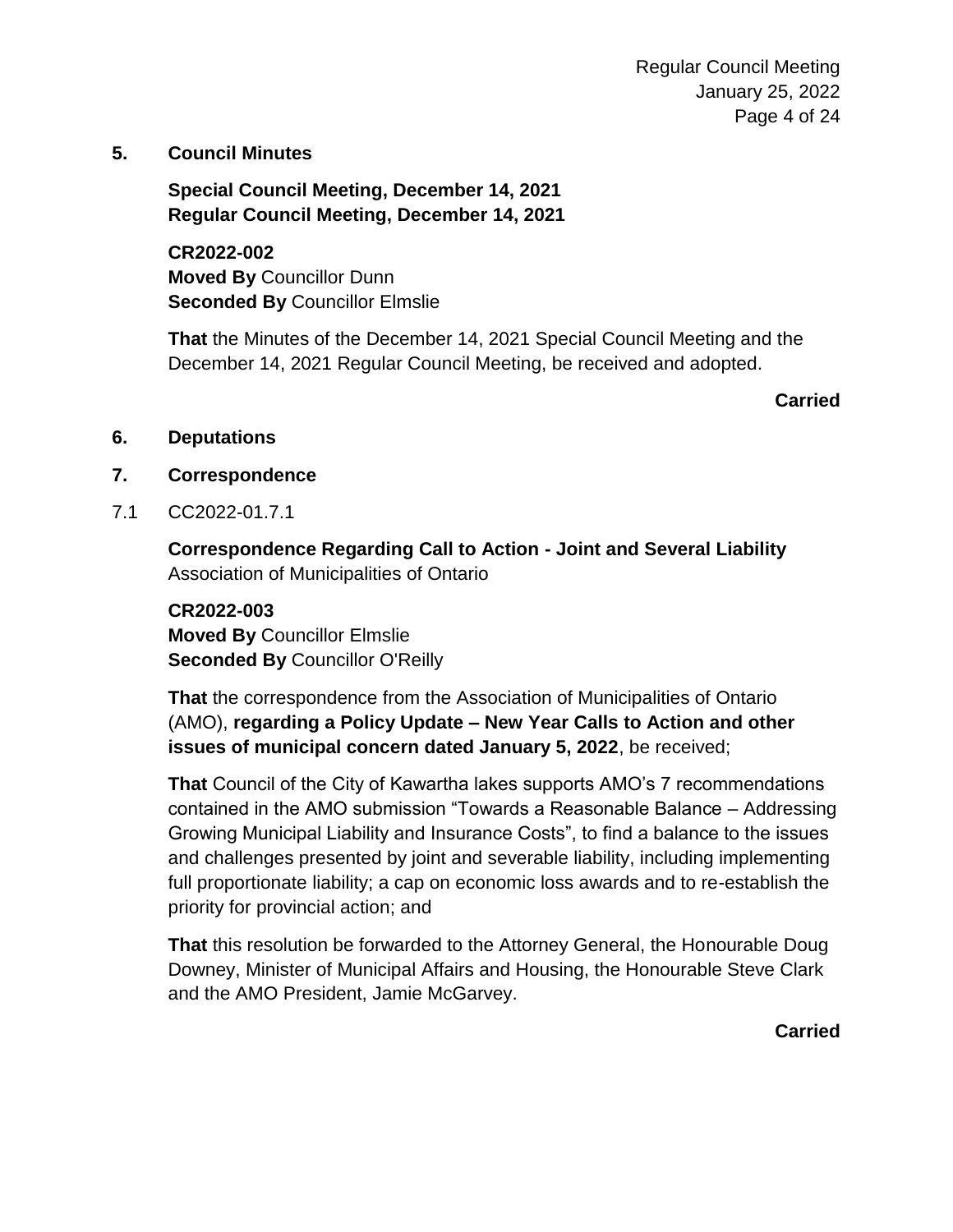## **8. Presentations**

## **9. Committee of the Whole**

- 9.1 Correspondence Regarding Committee of the Whole Recommendations
- 9.2 Committee of the Whole Minutes

**Committee of the Whole Meeting, January 11, 2022**

**CR2022-004 Moved By** Councillor Yeo **Seconded By** Deputy Mayor Richardson

**That** the Minutes of the January 11, 2022 Committee of the Whole Meeting be received and the recommendations, included in Section 9.3 of the Agenda, save and except for Item 9.3.8, be adopted.

**Carried**

- 9.3 Business Arising from Committee of the Whole Minutes
- 9.3.1 CW2022-002

**That** the deputation of John Devos, **regarding a request for a pipe encroachment within Skyline Road**, be received.

**Carried**

## 9.3.2 CW2022-003

**That** Report RS2022-009, **Request for License Agreement – Pipe Encroachment within Skyline Road**, be received; and

**That** Staff be directed to enter into a License Agreement with the applicant to allow a pipe within Skyline Road (connecting 140 Skyline Road and 147 Skyline Road) to remain in its current location.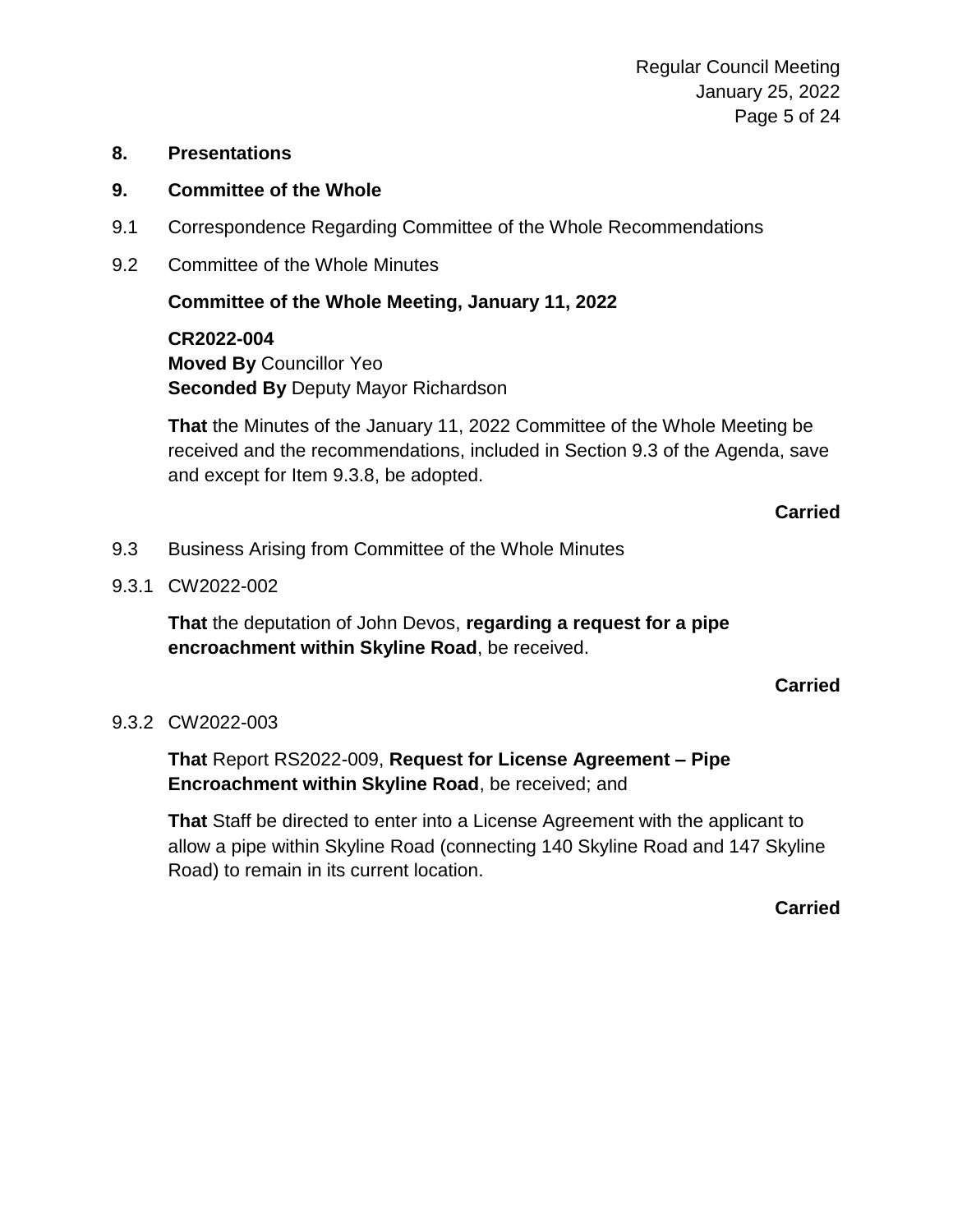## 9.3.3 CW2022-004

**That** the correspondence from Beth Hendry, Program Coordinator, Kawartha Lakes Food Source, regarding a request to waive the fee to load compost at the Lindsay-Ops Landfill, be received; and

**That** the fee to load compost at the Lindsay-Ops Landfill be waived for Kawartha Lakes Food Source on an ongoing basis.

## **Carried**

## 9.3.4 CW2022-005

**That** the presentation by Donna Goodwin, Economic Development Officer - Arts and Culture, **regarding the Film Production and Processes Feasibility Findings**, be received.

#### **Carried**

#### 9.3.5 CW2022-006

**That** Report ED2022-002, **Film Production and Processes Feasibility Findings**, be received;

**That** Council endorse the findings of the Film Production and Process Study, attached as Appendix A, in principle and direct staff to work to develop a Film and Television Office in the Economic Development Division; and

**That** Council send a Letter of Support for the South Eastern Ontario Production Acceleration Fund to advocate for a Provincial Film Production Incentive Program for southeastern Ontario municipalities.

## **Carried**

## 9.3.6 CW2022-007

**That** the presentation by Mark Mitchell, Chief, Kawartha Lakes Police Services, **regarding the Community Safety and Well-Being Plan**, be received.

#### **Carried**

## 9.3.7 CW2022-008

**That** Report CAO2022-001, **Community Safety and Well-Being Plan**, be received;

**That** the Community Safety and Well-Being Plan, appended as Attachment A to Report CAO2022-001, be approved; and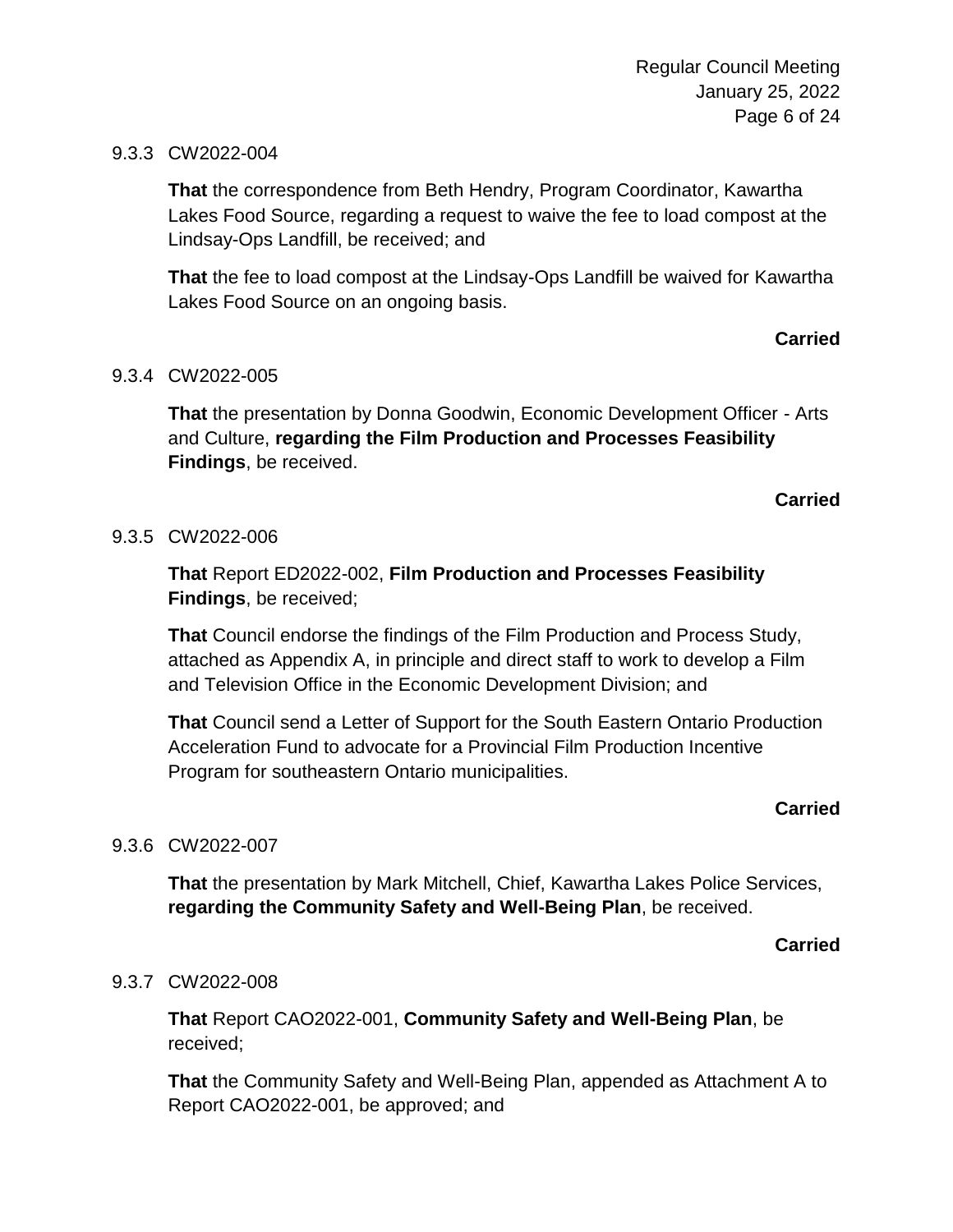**That** the Community Safety and Well-Being Plan Advisory Committee members be thanked for their contributions.

**Carried**

## 9.3.9 CW2022-010

**That** Report RS2022-001, **Proposed Surplus, Declaration, Closure and Sale of a Portion of Road Allowance Adjacent to 26 to 6 Aylmer Drive and 90 East Beehive Road, in the Geographic Village of Bobcaygeon, in The City of Kawartha Lakes**, be received;

**That** subject property, being the unopened road allowance, legally described as Aylmer Drive on Plan 373, PIN 63126-0484, adjacent to 26, 28, 24, 20, 16, 14, 10, 8, 6 Aylmer Drive and 90 East Beehive Road, in the Geographic Village of Bobcaygeon, in The City of Kawartha Lakes, be declared surplus to municipal needs;

**That** the closure of the unopened road allowance and sale to each of the adjoining landowners be supported, in principle, in accordance with the provision of By-Law 2018-020, as amended, and the Municipal Act, 2001, and subject to the parties entering into a conditional Agreement of Purchase and Sale;

**That** Council set the value of the land at the minimum set price of \$15.00 per linear foot of unopened road allowance adjacent to a lake;

**That** Staff be directed to commence the process to stop up and close the said portion of the unopened road allowance;

**That** a By-Law (with any amendments deemed necessary) to close the road and authorize its disposition shall be passed if appropriate;

**That** a Deeming By-Law be passed contemporaneously with the disposition By-Law; and

**That** the Mayor and Clerk be authorized to sign all documents to facilitate the road closing and conveyance of the lands.

**Carried**

## 9.3.10 CW2022-011

**That** Report RS2022-002, **Proposed Surplus, Declaration, Closure and Sale of a Portion of Shoreline Road Allowance adjacent to 309 ½ Avery Point Road, in the Geographic Township of Carden, in The City of Kawartha Lakes**, be received;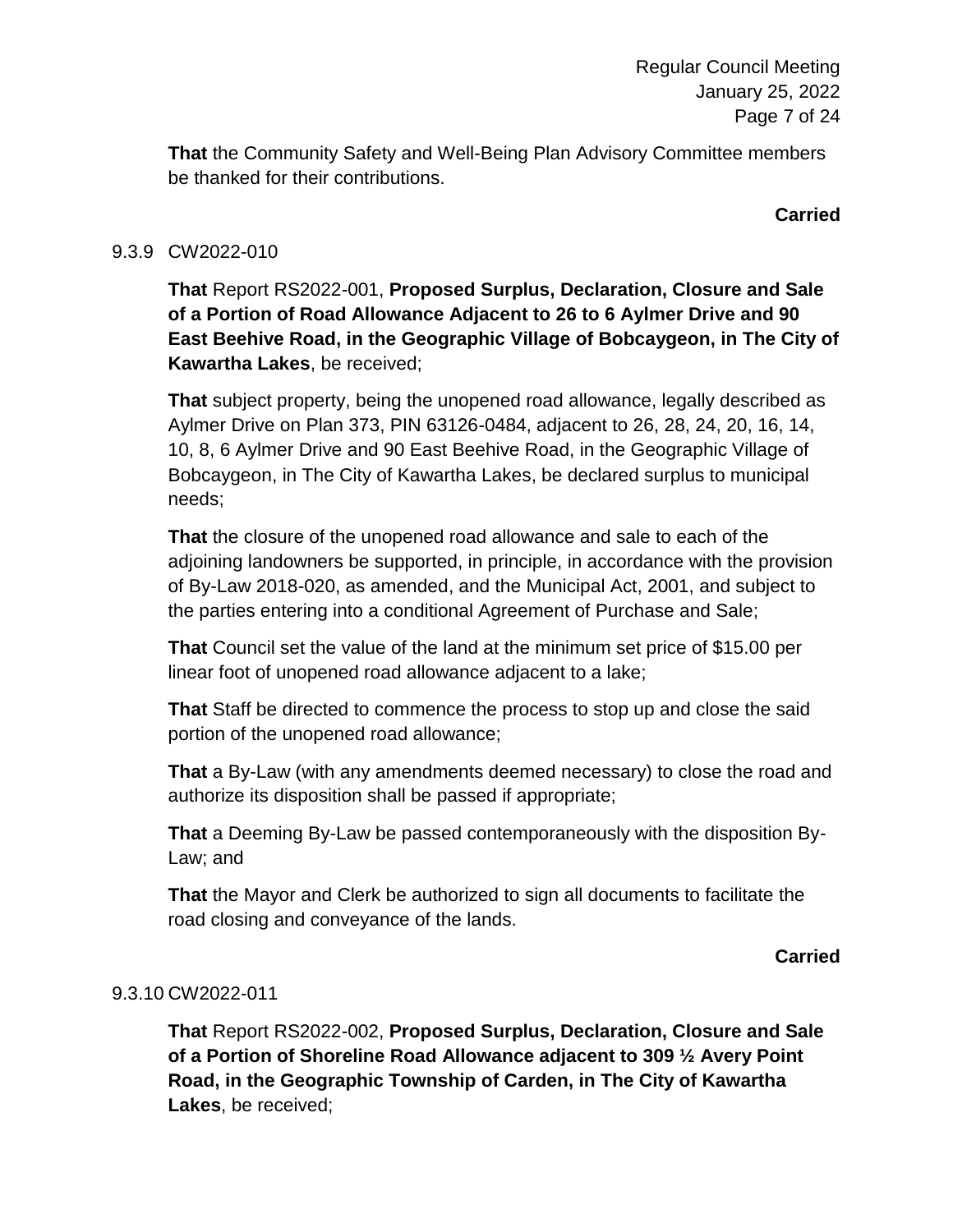**That** the subject property, being a portion of shoreline road allowance adjacent to 309 ½ Avery Point Road, in the Geographic Township of Carden, in The City of Kawartha Lakes, and legally described as Lots 38-39 on Plan 136, in the Geographic Township of Carden, in The City of Kawartha Lakes;

**That** the closure of the portion of shoreline road allowance to the adjoining landowner be supported, in principle, in accordance with the provisions of By-Law 2018-020, as amended, and the Municipal Act, 2001, and subject to the parties entering into a conditional Agreement of Purchase and Sale;

**That** Council set the value of land at the higher of the appraised value of the minimum set price of \$23.00 per linear foot of shoreline road allowance adjacent to a lake;

**That** Staff be directed to commence the process to stop up and close the said portion of shoreline road allowance;

**That** a By-Law (with any amendments deemed necessary) to close the road and authorize its disposition shall be passed if appropriate;

**That** a Deeming By-Law (with any amendments deemed necessary) shall be passed if appropriate; and

**That** the Mayor and Clerk be authorized to sign all documents to facilitate the road closing and conveyance of the lands.

## **Carried**

## 9.3.11 CW2022-012

**That** Report RS2022-003, **Proposed Surplus, Declaration, Closure and Sale of a Portion of Shoreline Road Allowance adjacent to 203 Avery Point Road, in the Geographic Township Carden, in The City of Kawartha Lakes**, be received;

**That** the subject property, being a portion of shoreline road allowance adjacent to 203 Avery Point Road, in the Geographic Township of Carden, in The City of Kawartha Lakes and legally described as Lot 93 on Plan 150; Part of Lot 92 on Plan 150 as in VT95608, in the Geographic Township of Carden, in The City of Kawartha Lakes, be declared surplus to municipal needs;

**That** the closure of the portion of shoreline road allowance to the adjoining landowner be supported, in principle, in accordance with the provisions of By-Law 2018-020, as amended, and the Municipal Act, 2001, and subject to the parties entering into a conditional Agreement of Purchase and Sale;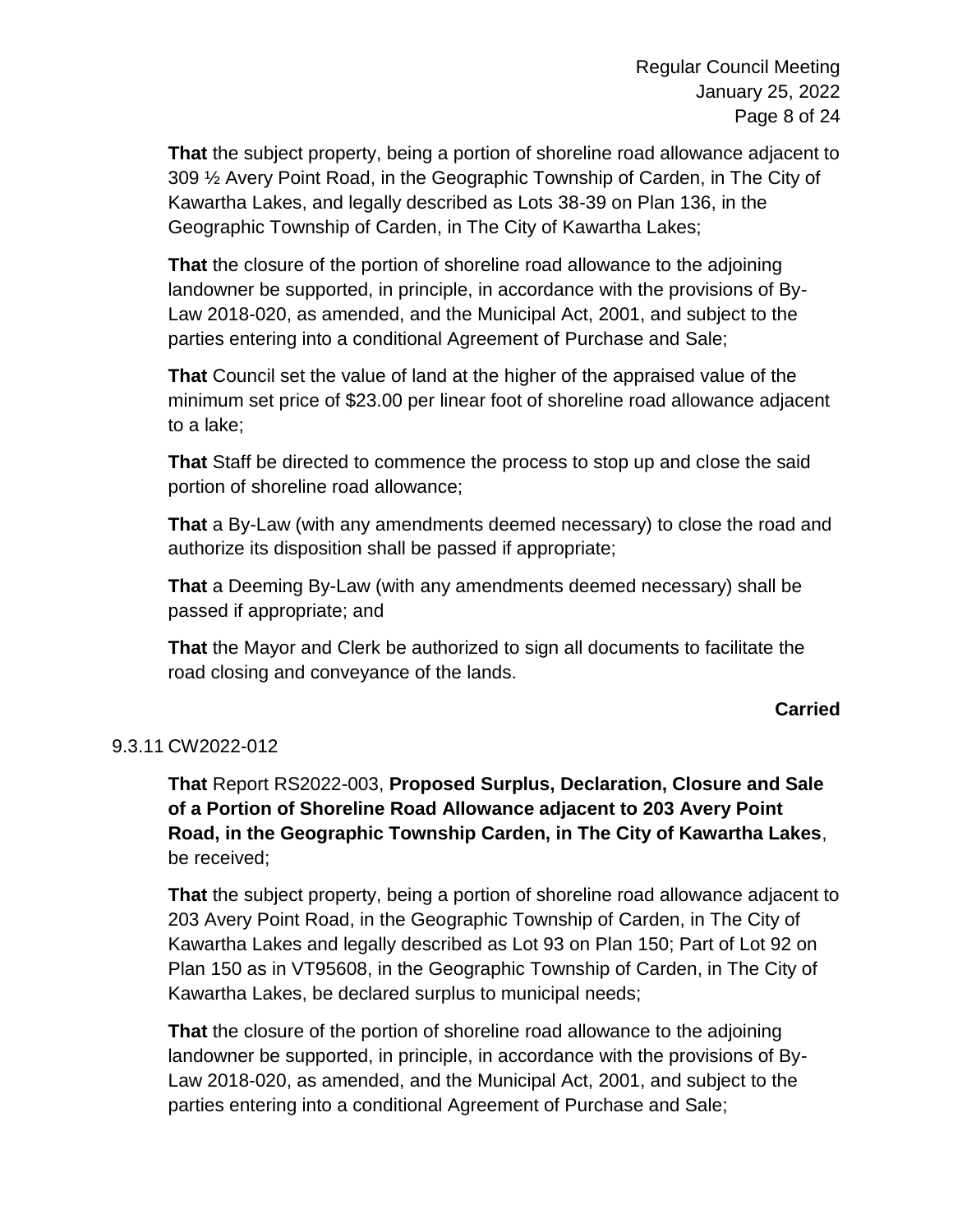**That** Council set the value of land at the higher of the appraised value and of the minimum set price of \$23.00 per linear foot of shoreline road allowance adjacent to a lake;

**That** Staff be directed to commence the process to stop up and close the said portion of shoreline road allowance;

**That** a By-Law (with any amendments deemed necessary) to close the road and authorize its disposition shall be passed if appropriate;

**That** a Deeming By-Law (with any amendments deemed necessary) to close the road and authorize its disposition shall be passed if appropriate; and

**That** the Mayor and Clerk be authorized to sign all documents to facilitate the road closing and conveyance of the lands.

## **Carried**

## 9.3.12 CW2022-013

**That** Report RS2022-004, **Proposed Surplus, Declaration, Closure and Sale of Portion of Road Allowance adjacent to 89, 90, 95 Fell's Point Road**, be received;

**That** subject property, being a portion of opened road allowance, legally described as as Part of Lots 31 and 32, Concession 11, in the Village of Fenelon, Part 2 on 57R-3525 being Fell's Point Road, in The City of Kawartha Lakes, adjacent to 89, 90, 95 Fell's Point Road, be declared surplus to municipal needs;

**That** the closure of the road allowance and sale to the adjoining landowner be supported, in principle, in accordance with the provision of By-Law 2018-020, as amended, and the Municipal Act, 2001, and subject to the parties entering into a conditional Agreement of Purchase and Sale;

**That** Council set the value of the land at the higher of the appraised value or the minimum set price of \$15.00 per linear foot of road allowance;

**That** Staff be directed to commence the process to stop up and close the said portion of the opened road allowance;

**That** a By-Law (with any amendments deemed necessary) to close a portion of the opened road and authorize its disposition shall be passed if appropriate;

**That** a Deeming By-Law be passed contemporaneously with the disposition By-Law; and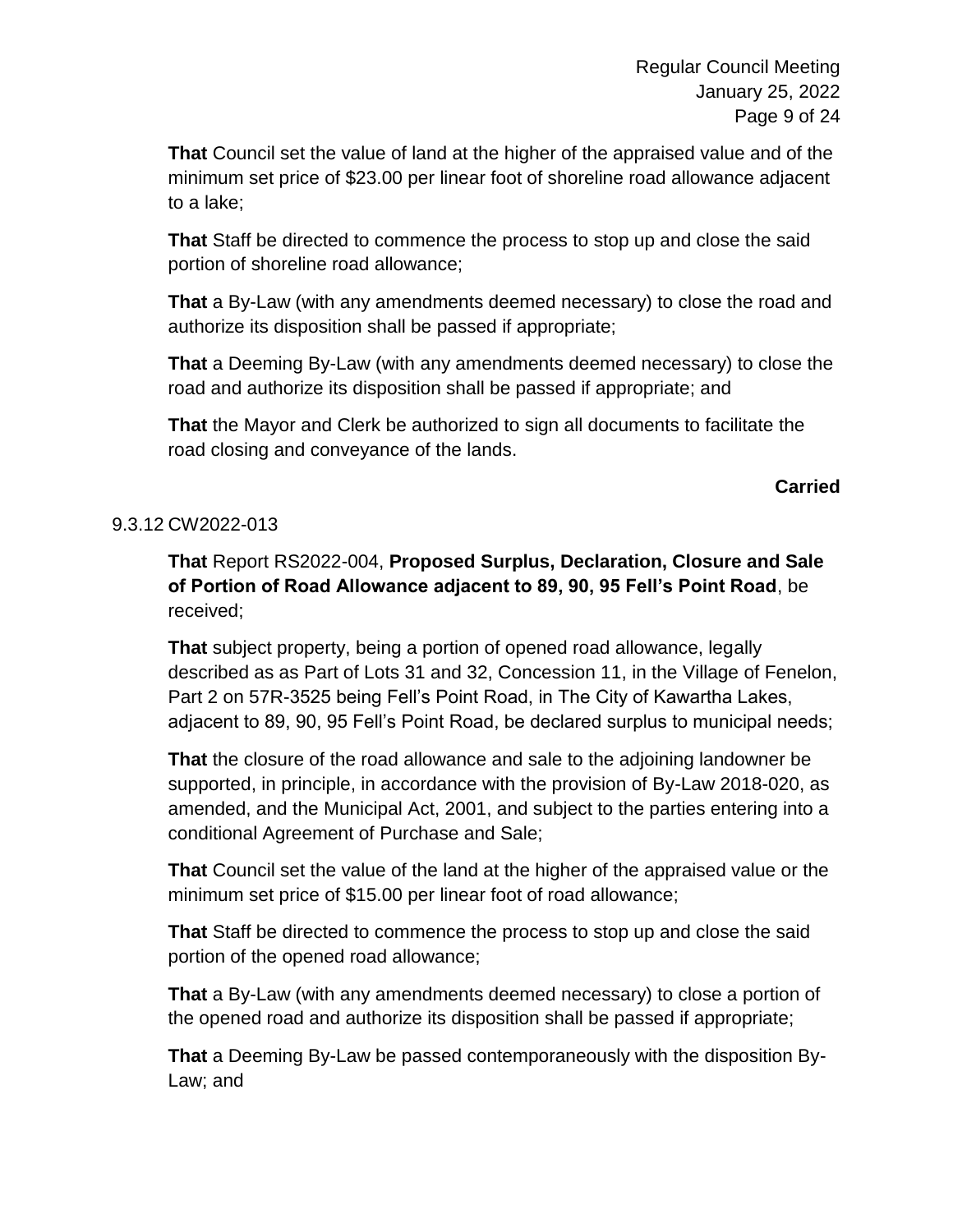**That** the Mayor and Clerk be authorized to sign all documents to facilitate the road closing and conveyance of the lands.

**Carried**

## 9.3.13 CW2022-014

**That** Report RS2022-006, **Proposed Surplus, Declaration, Closure and Sale of a Portion of Shoreline Road Allowance adjacent to 243 Avery Point Road, in the Geographic Township of Carden, in The City of Kawartha Lakes,** be received;

**That** the subject property, being a portion of shoreline road allowance, adjacent to 243 Avery Point Road, in the Geographic Township of Carden, in The City of Kawartha Lakes, and legally described as Lot 72 on Plan 150, in the Geographic Township of Carden, in The City of Kawartha Lakes, be declared surplus to municipal needs;

**That** the closure of the portion of shoreline road allowance to the adjoining landowner be supported, in principle, in accordance with the provisions of By-Law 2018-020, as amended, and the Municipal Act, 2001, and subject to the parties entering into a conditional Agreement of Purchase and Sale;

**That** Council set the value of land at the higher of the appraised value or the minimum set price of \$23.00 per linear foot of shoreline road allowance adjacent to a lake;

**That S**taff be directed to commence the process to stop up and close the said portion of shoreline road allowance;

**That** a By-Law (with any amendments deemed necessary) to close the road and authorize its disposition shall be passed if appropriate;

**That** a Deeming By-Law (with any amendments deemed necessary) be passed contemporaneously with the disposition By-Law, if appropriate;

**That** the Mayor and Clerk be authorized to sign all documents to facilitate the road closing and conveyance of the lands; and

**That** these recommendations be brought forward to Council for consideration at the next Regular Council Meeting.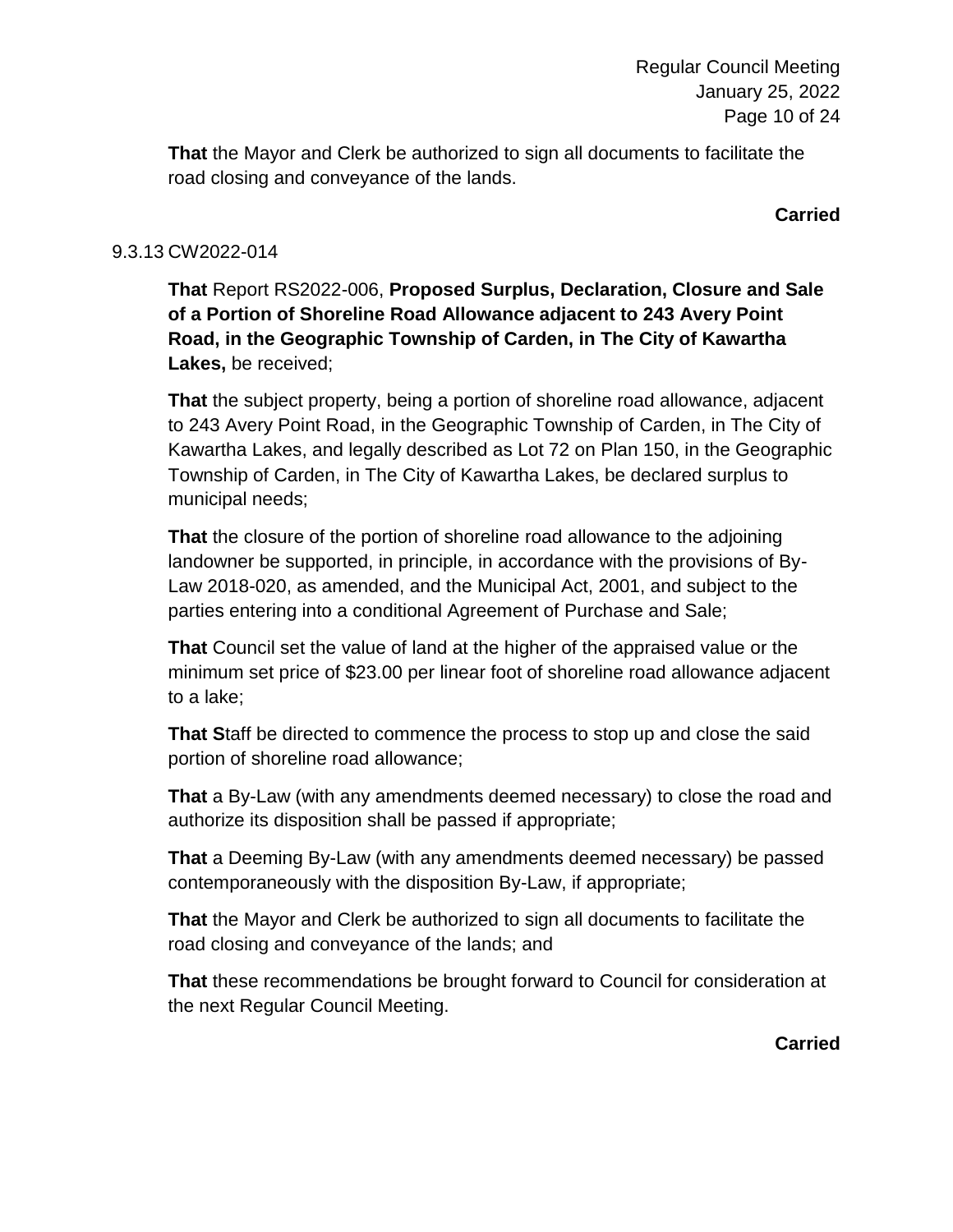## 9.3.14 CW2022-015

**That** Report RS2022-007, **Proposed Surplus Declaration, Closure, and Sale of a Portion of Shoreline Road Allowance adjacent to 307 Avery Point Road**, be received;

**That** the subject property, being a portion of shoreline road allowance adjacent to 307 Avery Point Road, Sebright and legally described as Lot 41 on Plan 150, in the Geographic Township of Carden, City of Kawartha Lakes, be declared surplus to municipal needs;

**That** the closure of the portion of shoreline road allowance to the adjoining landowner be supported, in principle, in accordance with the provisions of By-Law 2018-020, as amended, and the Municipal Act, 2001, and subject to the parties entering into a conditional Agreement of Purchase and Sale;

**That** Council set the value of the land at the higher of the appraised value or the minimum set price of \$23.00 per linear foot of shoreline road allowance adjacent to a lake;

**That** Staff be directed to commence the process to stop up and close the said portion of shoreline road allowance;

**That** a By-Law (with any amendments deemed necessary) to close the road and authorize its disposition shall be passed, if appropriate;

**That** a Deeming By-Law be passed contemporaneously with the disposition By-Law, if appropriate; and

**That** the Mayor and Clerk be authorized to sign all documents to facilitate the road closing and conveyance of the lands.

## **Carried**

## 9.3.15 CW2022-016

**That** Report RS2022-008, **Request for Removal of "Subject to the Interest of the Municipality" Notation from Property Description – Bertram Street and Ernest Street**, be received;

**That** the subject property, Part of Bertram Street on Plan 44, being Part 8 on Plan 57R-10487 (PIN: 63210-0214 (LT)) and Ernest Street on Plan 44 South of Part 5 on Plan 57R-6784 (PIN: 63210-0194 (R)), in the Geographic Township of Ops, City of Kawartha Lakes be declared surplus to municipal needs;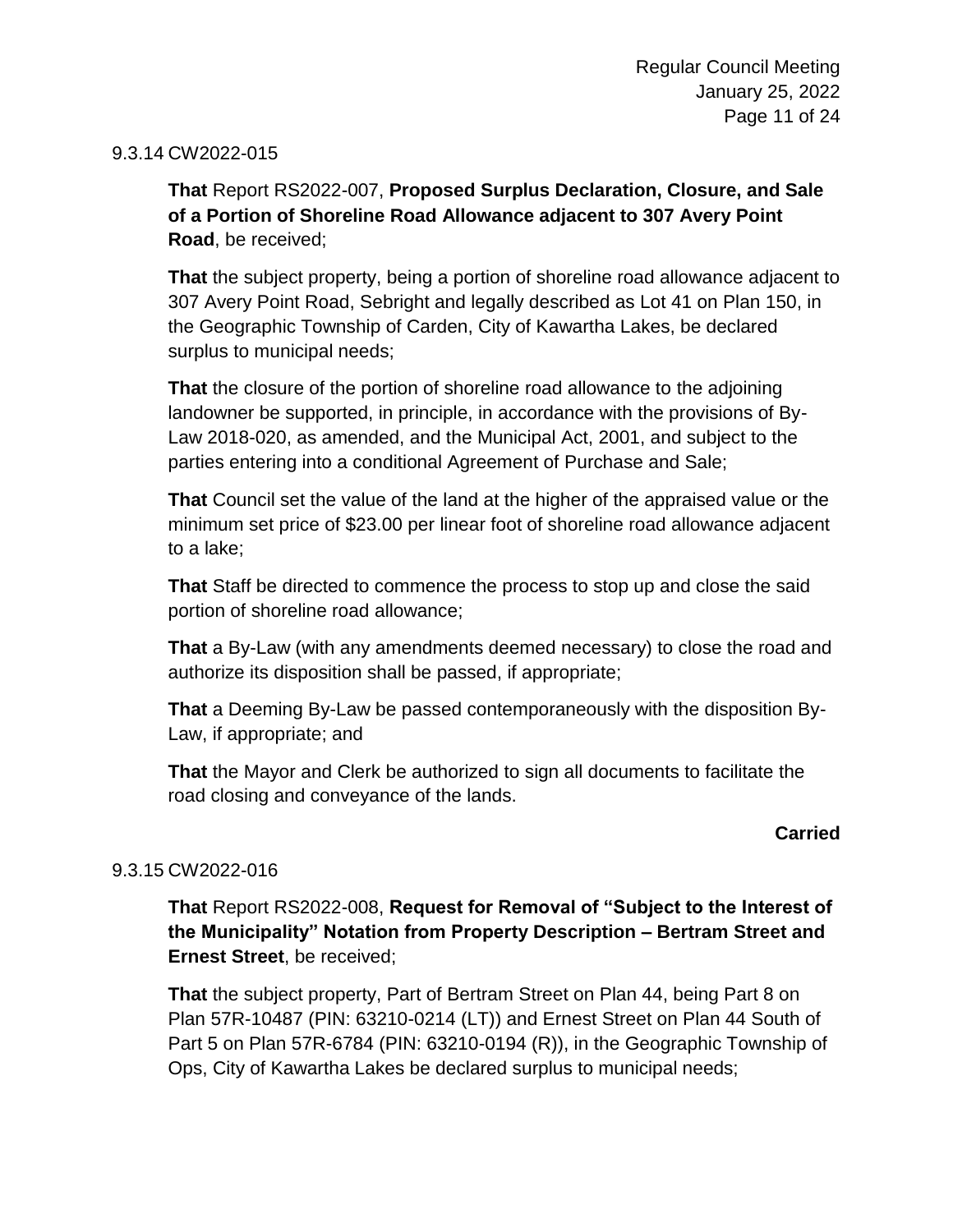**That** Council support the closure of the road allowances and release the City's interest in the balance of the property legally described as Part Lot 22, Concession 7, Lots 49-51, Part Lots 52, Part Lots 61-63, Lots 64-67, Part Lot 48, Part of Bertram Street on Plan 44, being Parts 1 to 8 on Plan 57R-10487; Subject to the Interest of the Municipality over Bertram Street on Plan 44, being Part 8 on Plan 57R-10487; Subject to an Easement in Gross over Part Lot 22, Concession 7, being Part 2 on Plan 57R-10487 as in R295268; Subject to an Easement in Gross over Part Lot 22, Concession 7, being Parts 4 and 5 on Plan 57R-10487 as in R295271; Subject to an Easement in Gross over Part Lot 22, Concession 7, being Parts 5 and 6 on Plan 57R-10487 as in R279520 (PIN: 63210-0214 (LT)) and Ernest Street on Plan 44 South of Part 5 on Plan 57R-6784 (PIN: 63210- 0194 (R)), in the Geographic Township of Ops, City of Kawartha Lakes, in accordance with the provisions of By-law 2018-020, as amended, and the Municipal Act, 2001;

**That** the By-Law attached as Appendix G to close the road and release the City's interest in the property legally described as Part Lot 22, Concession 7, Lots 49- 51, Part Lots 52, Part Lots 61-63, Lots 64-67, Part Lot 48, Part of Bertram Street on Plan 44, being Parts 1 to 8 on Plan 57R-10487; Subject to the Interest of the Municipality over Bertram Street on Plan 44, being Part 8 on Plan 57R-10487; Subject to an Easement in Gross over Part Lot 22, Concession 7, being Part 2 on Plan 57R-10487 as in R295268; Subject to an Easement in Gross over Part Lot 22, Concession 7, being Parts 4 and 5 on Plan 57R-10487 as in R295271; Subject to an Easement in Gross over Part Lot 22, Concession 7, being Parts 5 and 6 on Plan 57R-10487 as in R279520 (PIN: 63210-0214 (LT)) and Ernest Street on Plan 44 South of Part 5 on Plan 57R-6784 (PIN: 63210-0194 (R)), in the Geographic Township of Ops, City of Kawartha Lakes shall be passed; and

**That** the Mayor and Clerk be authorized to execute any documents to facilitate the road closing and releasing the City's interest in the property legally described as Part Lot 22, Concession 7, Lots 49-51, Part Lots 52, Part Lots 61-63, Lots 64- 67, Part Lot 48, Part of Bertram Street on Plan 44, being Parts 1 to 8 on Plan 57R-10487; Subject to the Interest of the Municipality over Bertram Street on Plan 44, being Part 8 on Plan 57R-10487; Subject to an Easement in Gross over Part Lot 22, Concession 7, being Part 2 on Plan 57R-10487 as in R295268; Subject to an Easement in Gross over Part Lot 22, Concession 7, being Parts 4 and 5 on Plan 57R-10487 as in R295271; Subject to an Easement in Gross over Part Lot 22, Concession 7, being Parts 5 and 6 on Plan 57R-10487 as in R279520 (PIN: 63210-0214 (LT)) and Ernest Street on Plan 44 South of Part 5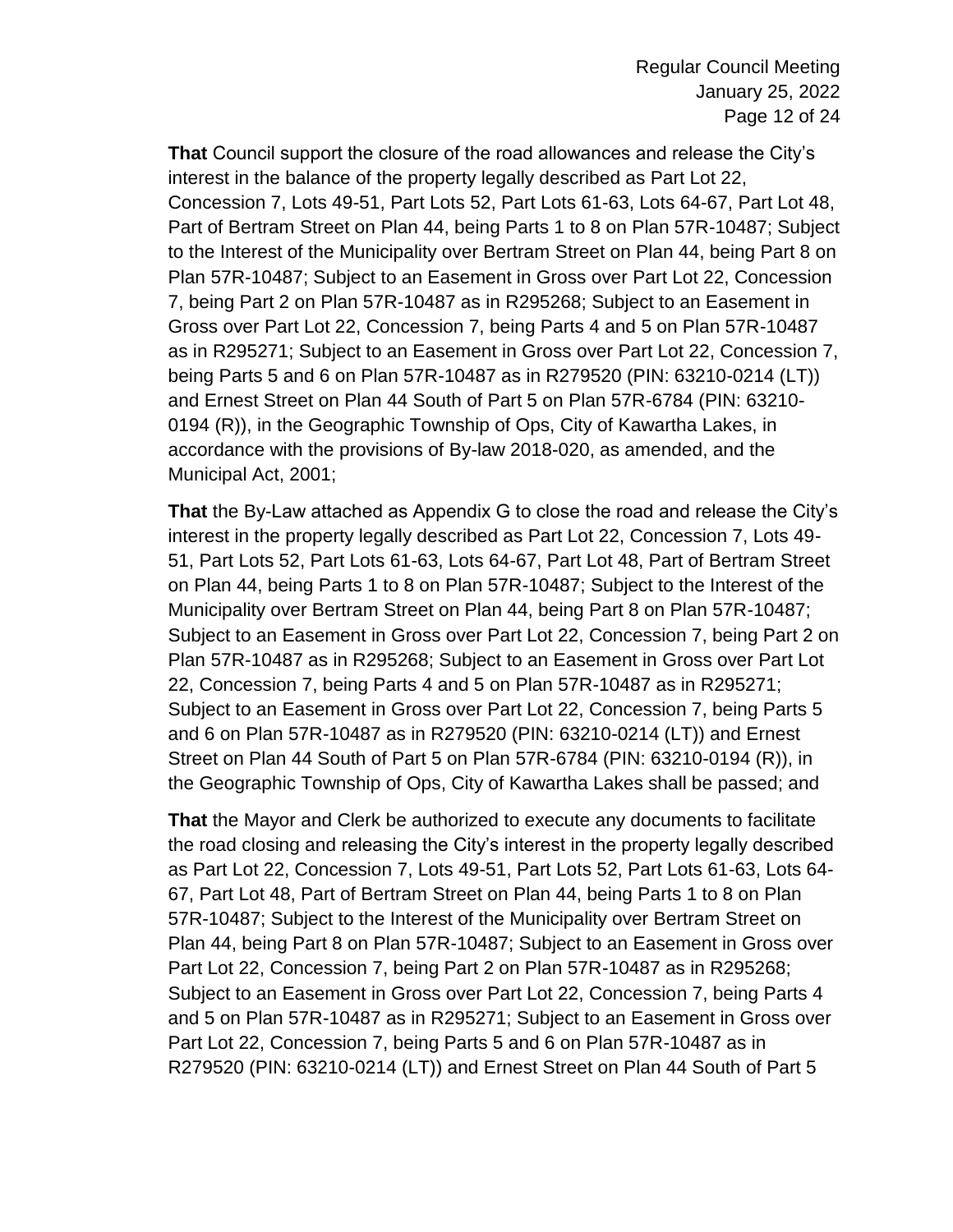Regular Council Meeting January 25, 2022 Page 13 of 24

on Plan 57R-6784 (PIN: 63210-0194 (R)), in the Geographic Township of Ops, City of Kawartha Lakes.

## **Carried**

## 9.3.16 CW2022-017

**That** Report ED2022-001, **Amendment of the Heritage Delegated Authority By-Law**, be received;

**That** By-Law 2019-154 be amended as outlined in Appendix A of this report; and

**That** the necessary amending By-Law be brought forward to Council for adoption.

## **Carried**

## 9.3.17 CW2022-018

**That** Report ED2022-004, **Feral Pigs in Kawartha Lakes**, be received;

**That** Staff initiate public education on the environmental damage and risks of allowing an invasive feral pig population to be established in Kawartha Lakes and the need for public reporting of all sightings;

**That** sightings of feral pigs reported in the provincial database from within Kawartha Lakes be actively monitored by Staff; and

**That** Staff develop and report back to Council, in Q2 2022, a recommended program to deal with feral pigs in Kawartha Lakes.

## **Carried**

## 9.3.18 CW2022-019

**That** Report SOC2022-001, **Social Services 2021 Service Plan**, be received; and

**That** the 2021 Social Services Plan, Appendix A to Report SOC2022-001, be endorsed.

## **Carried**

## 9.3.19 CW2022-020

**That** the Memorandum from Councillor Veale, **regarding the Water Service Capacity for the Village of Woodville**, be received;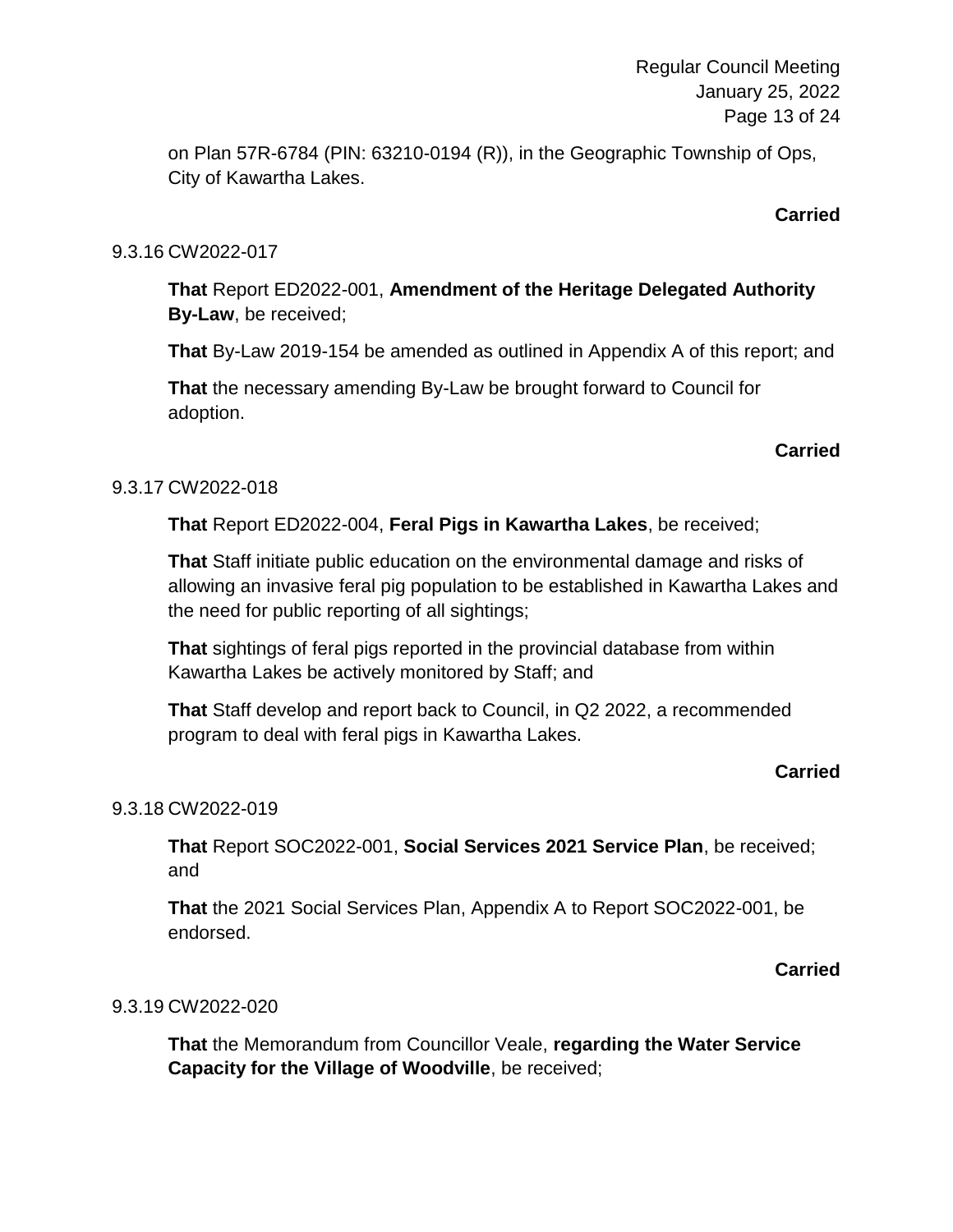**That** Staff report back to Council by Q2, 2022, with an update on water service capacity of the existing system in the Village of Woodville; and

**That** the report include, but not be limited to, existing capacity availability for future development, and the feasibility of service expansion (including existing test well capabilities and use).

**Carried**

- 9.4 Items Extracted from Committee of the Whole Minutes
- 9.3.8 CW2022-009

## **CR2022-005 Moved By** Councillor Elmslie **Seconded By** Councillor Yeo

**That** Report CLK2022-004, **Code of Conduct and Ethics - Members of Council and Local Boards Policy Amendments to Schedules A and B**, be received; and

**That** Council approves the recommended amendments to Schedules A and B of the Code of Conduct and Ethics - Members of Council and Local Boards Policy CP2020-001 attached as Appendix A to Report CKL2021-009, by removing the mandatory Affidavit requirement from the Investigation Protocols.

## **Carried**

## **10. Planning Advisory Committee**

- 10.1 Correspondence Regarding Planning Advisory Committee Recommendations
- 10.2 Planning Advisory Committee Minutes

## **Planning Advisory Committee Meeting, January 12, 2022**

**CR2022-006 Moved By** Councillor Veale **Seconded By** Deputy Mayor Richardson

**That** the Minutes of the January 12, 2022 Planning Advisory Committee Meeting be received and the recommendations, included in Section 10.3 of the Agenda, be adopted.

## **Carried**

10.3 Business Arising from Planning Advisory Committee Minutes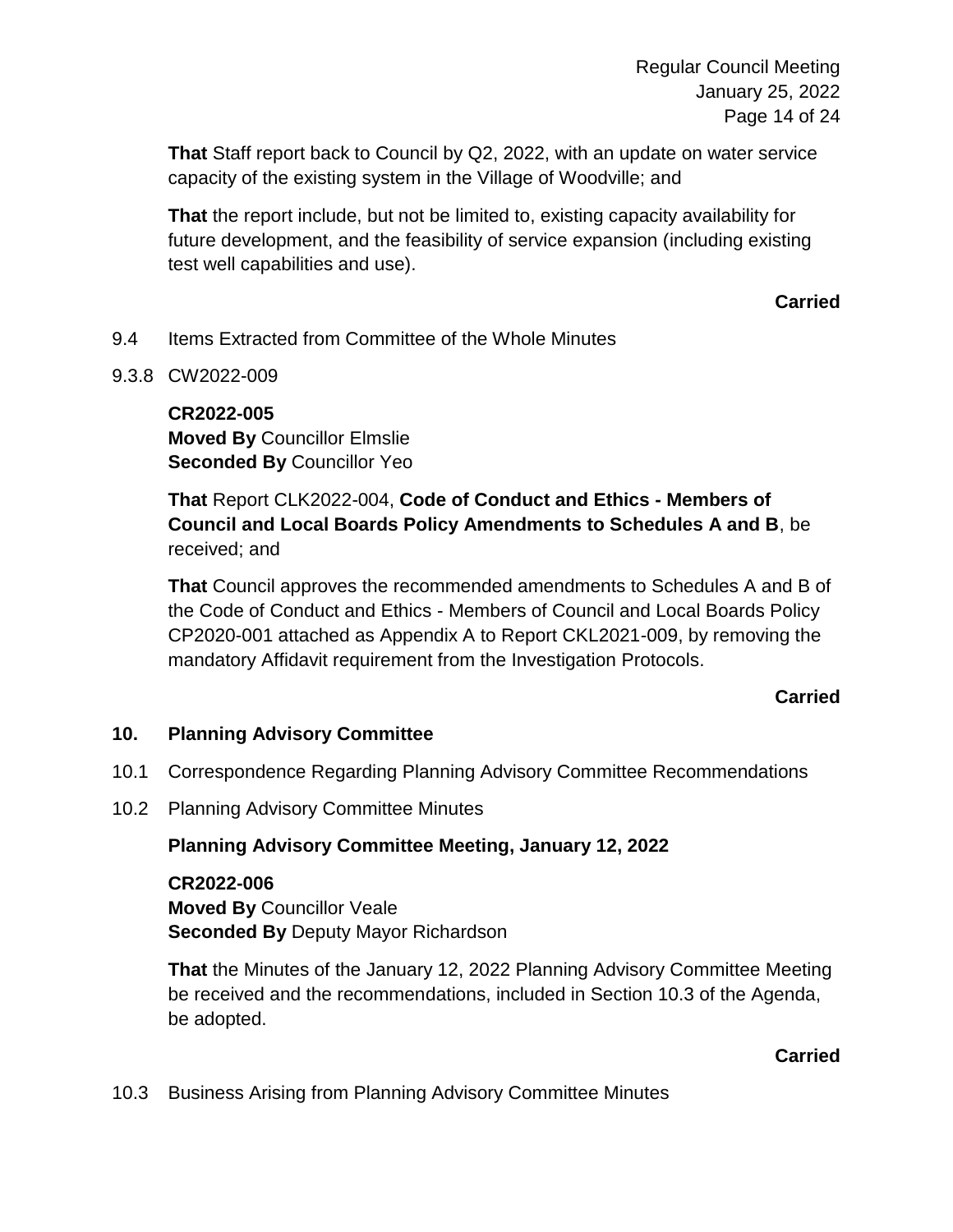## 10.3.1 PAC2022-002

**That** Report PLAN2022-003, **Amend the Manvers Zoning By-law 87-06 at 702 Golf Course Road – Maltheb Farms 2000 Ltd.**, be received;

**That** a Zoning By-Law, respecting application D06-2021-028, substantially in the form attached as Appendix D to Report PLAN 2022-003 be approved for adoption by Council; and

**That** the Mayor and Clerk be authorized to execute any documents and agreements required by the approval of this application.

## **Carried**

## 10.3.2 PAC2022-003

**That** Report PLAN2022-004, **respecting Part of Lots 18 to 20, Concession 11, Geographic Township of Ops, identified as 1082 Lilac Road, Landis Martin, Alice Martin, Willard Martin and Doreen Martin – Applications D01-2021-005 and D06-2021-030**, be received; and

**That** the applications respecting the proposed Official Plan Amendment and Zoning By-law Amendment be referred back to staff until such time as all comments have been received from all circulated agencies and City Departments, and for further review and processing.

## **Carried**

10.4 Items Extracted from Planning Advisory Committee Minutes

## **11. Consent Matters**

The following items were requested to be extracted from the Consent Agenda:

Item 11.1.1 Councillor Ashmore

**Moved By** Deputy Mayor Richardson **Seconded By Councillor Veale** 

**That** all of the proposed resolutions shown in Section 11.1 of the Agenda be approved and adopted by Council in the order that they appear on the agenda and sequentially numbered, save and except for Items:

**Carried**

## 11.1 Reports

11.1.2 RS2022-011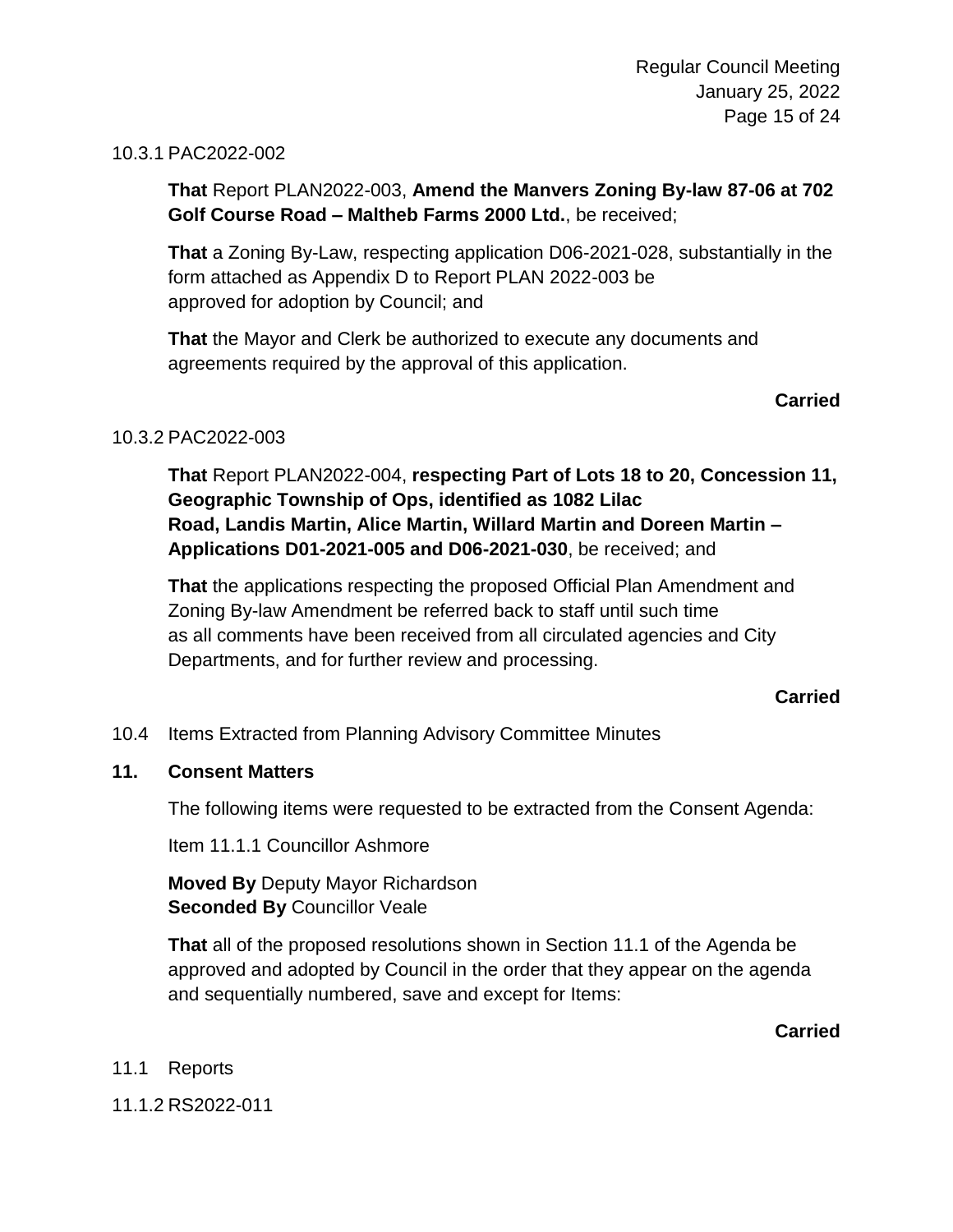## **Proposed Update to the Lease Agreement between the City of Kawartha Lakes and Horizon Aircraft, Inc.**

Christine Oliver, Law Clerk - Realty Services

## **CR2022-007**

**That** Report RS2022-011, **Proposed Update to the Lease Agreement between The City of Kawartha Lakes and Horizon Aircraft, Inc.**, be received;

**That** the By-Law attached as Appendix F, being a By-Law to Repeal and Replace By-Law 2021-142, a By-Law to Authorize the Execution of a Lease Agreement between Horizon Aircraft Inc. and The City of Kawartha Lakes for a Commercial Building at the Municipal Airport, 3187 Highway 35, Lindsay, in the City of Kawartha Lakes, be approved; and

**That** the Mayor and Clerk be authorized to execute the proposed Lease Agreement (attached as Appendix E) between The Corporation of the City of Kawartha Lakes and Horizon Aircraft, Inc. for the purpose of leasing a commercial building for a five (5) year term at the Municipal Airport, 3187 Highway 35, Lindsay, for an aircraft engineering and design business.

**Carried**

## 11.1.3 CORP2022-001

**2022 Ontario Community Infrastructure Fund Allocation** Jennifer Stover, Director of Corporate Services

## **CR2022-008**

**That** Report CORP2022-001, **2022 Ontario Community Infrastructure Fund Allocation**, be received;

**That** the 2022 Capital budget be amended to include a multi year project titled "Low Volume Gravel Roads" in the amount of \$6,800,000;

**That** additional \$2,519,746 of Ontario Community Infrastructure Funding received in 2022 be allocated to the Low Volume Gravel Roads capital budget for 2022; and

**That** the balance of the project be funded equally over four years (2023-2026) from the annual Ontario Community Infrastructure Funding allocation.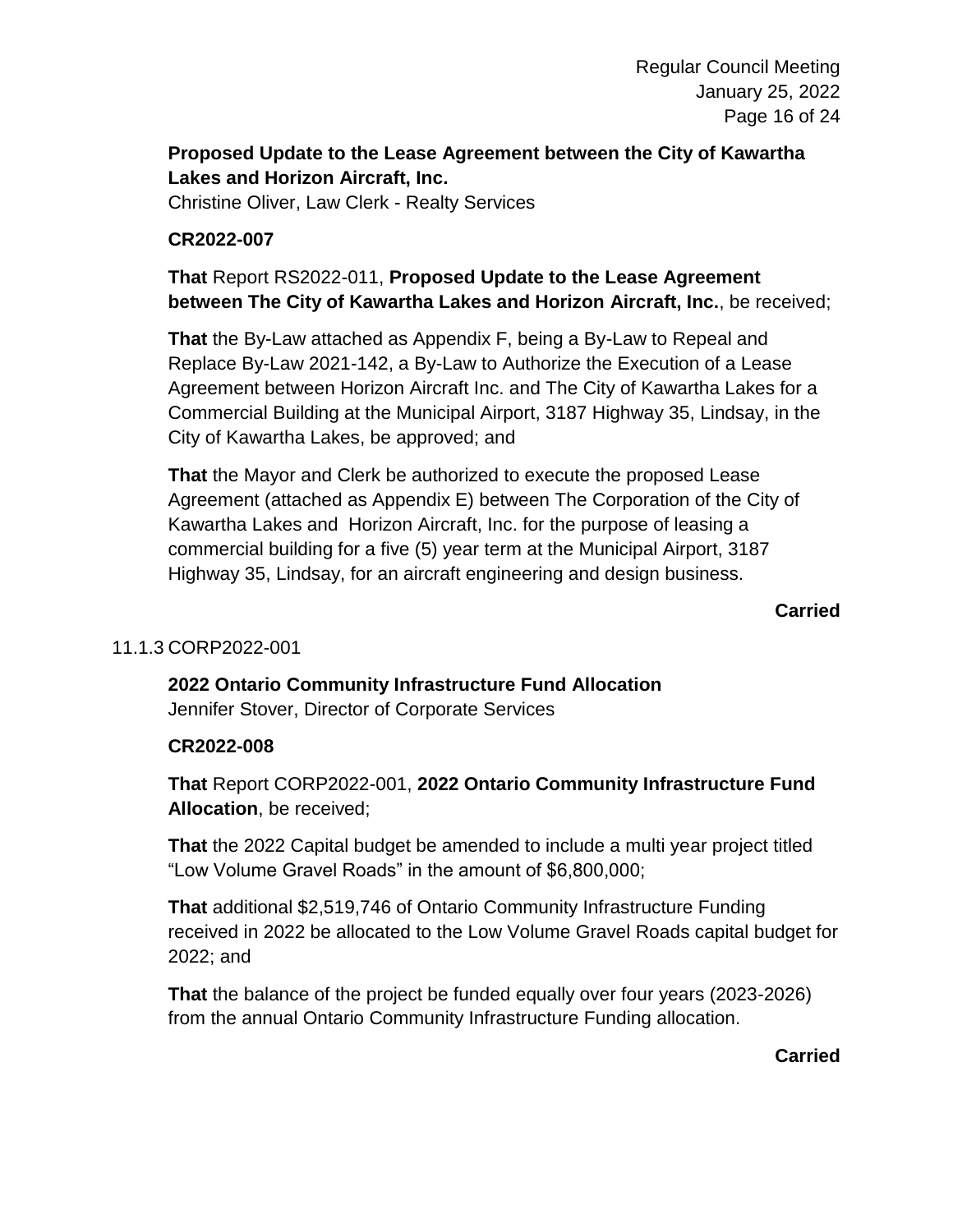## 11.1.4 PUR2022-001

## **Supply and Delivery of Several Single and Tandem Axle Plow Trucks (Multi-Year Contract)**

Marielle van Engelen, Buyer

## **CR2022-009**

**That** Report PUR2022-001, **Request for Quotation Supply and Delivery of Several Single an Tandem Axle Plow Trucks (Multi-Year Contract)**, be received;

**That** Winslow-Gerolamy Motors Limited be awarded Quotation 2021-41-CQ Supply and Delivery of Several Single and Tandem Axle Plow Trucks (Multi-Year Contract);

**That** Council authorize the option to renew the contract after the initial term, for three (3) additional one (1) year periods, based upon annual budget approval, mutual agreement of the pricing and successful completion of the initial term and each term thereafter;

**That** subject to receipt of the required documents, that the Mayor and Clerk be authorized to execute the agreement; and

**That** the Procurement Division be authorized to issue a purchase order.

## **Carried**

## 11.1.5 PUR2022-002

**2022-04-SS Single Source for Software Enhancements for Transit Scheduling** Ashley Wykes, Buyer

## **CR2022-010**

**That** Report PUR2022-002, **2022-04-SS Single Source for Software Enhancements for Transit Scheduling**, be received;

**That** Tripspark/Trapeze be awarded the single source purchase of Scheduling Enhancements to Existing Transit Software in an amount of \$137,844.00 not including HST;

**That** subject to receipt of the required documents, the Mayor and Clerk be authorized to execute the agreements to award the contract; and

**That** the Procurement Division be authorized to issue a purchase order.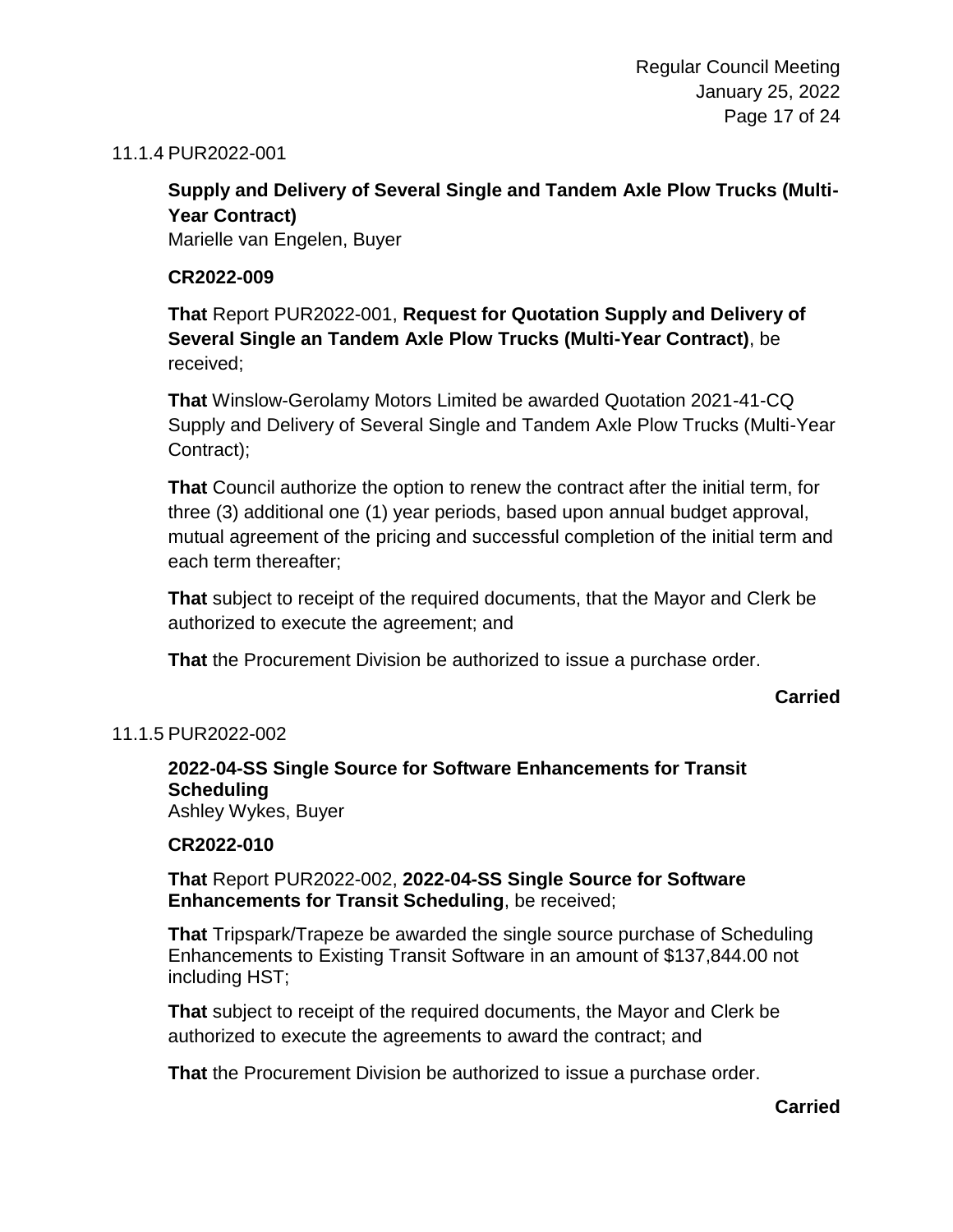## 11.1.6 PLAN2022-002

## **By-Law to Deem Lots 15, 16, 31 and 32, Plan 169 (10 Lakeview Park Road, Fenelon)**

Kent Stainton, Planner II

## **CR2022-011**

**That** Report PLAN2022-002, **By-Law to Deem Lots 15, 16, 31 & 32 on Plan 169**, be received;

**That** a Deeming By-Law respecting Lots 15, 16, 31 & 32 on Plan 169, substantially in the form attached as Appendix D to Report PLAN2022-002, be approved and adopted by Council; and

**That** the Mayor and Clerk be authorized to execute any documents required by the approval of this application.

**Carried**

## 11.1.7 HH2022-001

## **Affordable Housing Target Program Recommendations** Michelle Corley, Human Services Manager, Housing

## **CR2022-012**

**That** Report HH2022-001, **Affordable Housing Target Program Recommendations**, be received;

**That** subject to the necessary By-Law and Municipal Housing Facilities Agreement being forwarded to Council for approval, and the successful completion of such planning and development processes as may be required, the recommended application received through Intake CKL2021-003 of the Affordable Housing Target Program, providing a total of four affordable ownership housing units in the City of Kawartha Lakes, as described in Report HH2022-001, be supported;

**That** the municipal incentives identified in Table 1 of Report HH2022-001 be approved;

**That** the donation of the City-owned properties legally described as Lots 66, 67, 68 and 69 on Registered Plan 365, in the Geographic Township of Emily, City of Kawartha Lakes be supported, in principle, in accordance with the provisions of By-Law 2018-020, as amended, and the Municipal Act, 2001, and subject to the parties entering into a conditional Agreement of Purchase and Sale**;**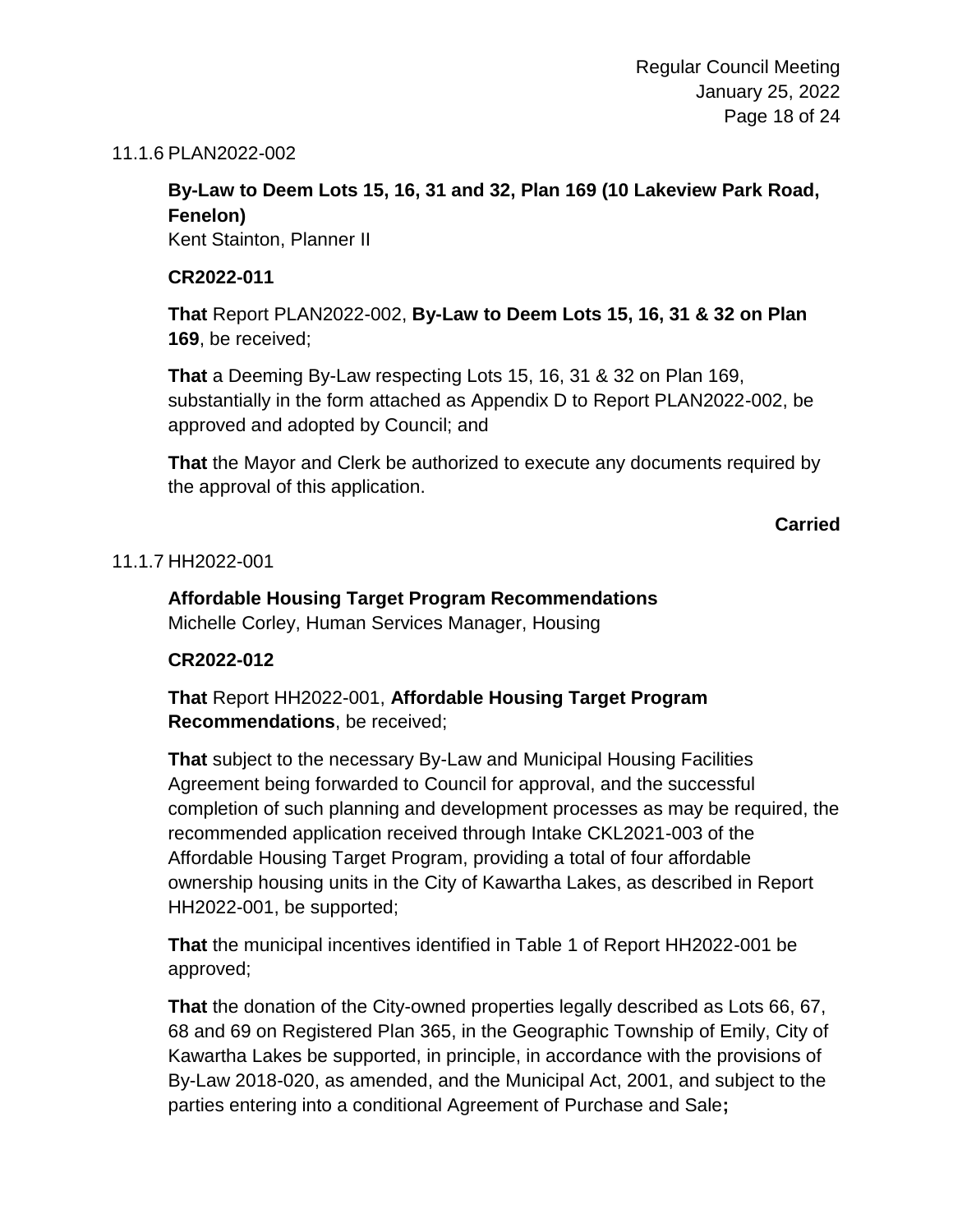**That** notwithstanding Section 3.03 of By-Law 2018-020, as amended, the subject properties be conveyed for nominal consideration, as the purchaser is intending to use the properties for the purpose of developing affordable housing and will not acquire a financial advantage as a result of the conveyance;

**That** notwithstanding section 3.08 of By-Law 2018-020, as amended, the requirement to advertise the proposed disposition within 18 months of the passing of the disposition by-law be waived;

**That** a By-Law (with any amendments deemed necessary) to authorize the disposition of the subject properties shall be passed if appropriate;

**That** the Mayor and Clerk be authorized to sign all documents to facilitate the conveyance of the lands; and

**That** the waiver of Development Charges in the amount of \$35,140 be recovered through financing from the uncommitted portion of the General Contingency Reserve (1.32090).

## **Carried**

- 11.2 Items Extracted from Consent
- 11.1.1 RS2022-010

**Land Sale Strategy** Sharri Dyer, Manager of Realty Services

#### **CR2022-013**

**Moved By** Councillor Ashmore **Seconded By** Councillor Dunn

**That** Report RS2022-010, **Land Sale Strategy**, be received.

## **Carried**

#### **12. Petitions**

**13. Other or New Business**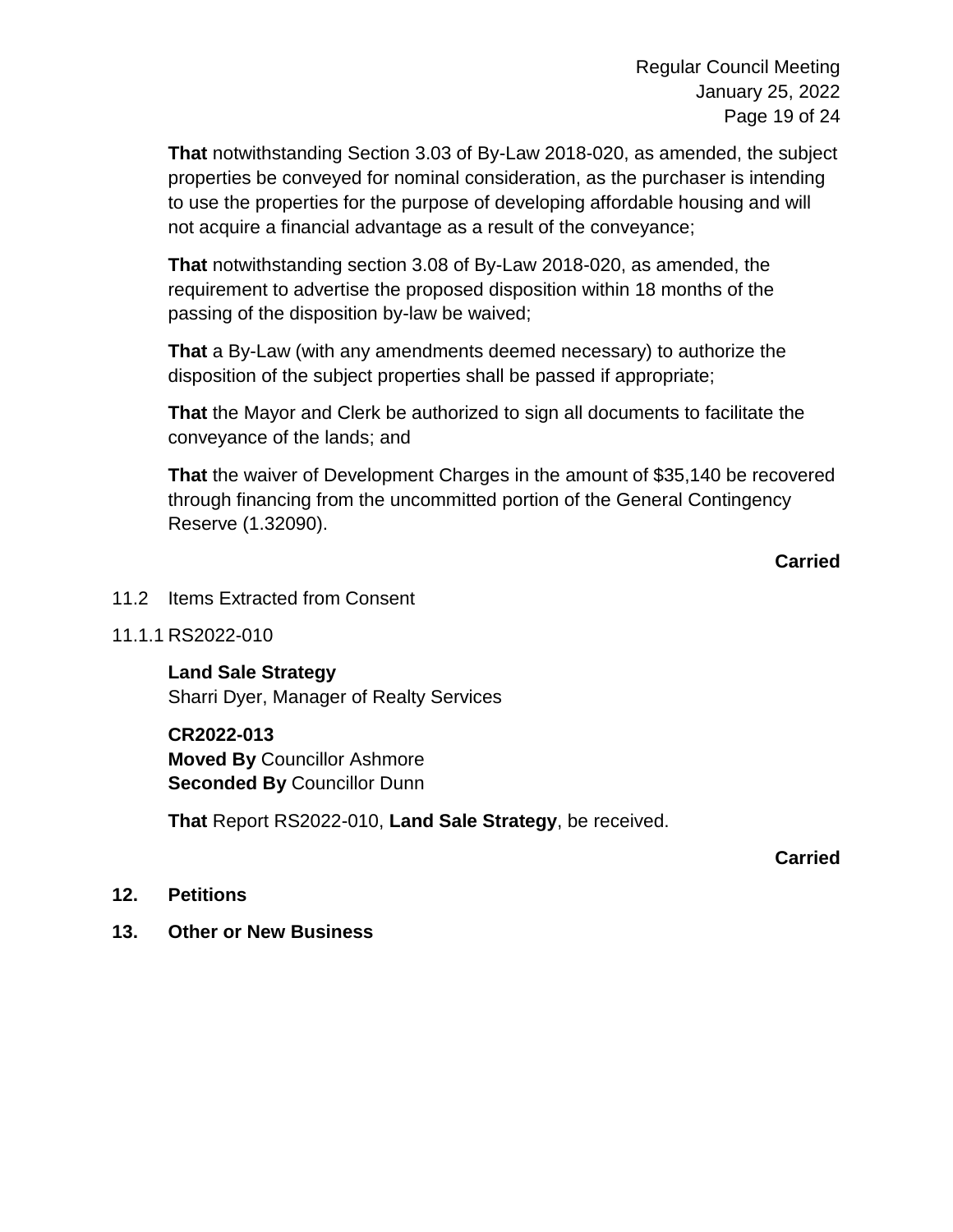## **14. By-Laws**

The mover requested the consent of Council to read the by-laws by number only.

**CR2022-014 Moved By** Councillor Yeo **Seconded By** Councillor Elmslie

**That** the By-Laws shown in Section 14.1 of the Agenda, namely: Items 14.1.1 to and including 14.1.11, save and except for Item 14.1.6, be read a first, second and third time, passed, numbered, signed and the corporate seal attached.

## **Carried**

## 14.1 By-Laws by Consent

## 14.1.1 By-Law 2022-001

By-Law to Stop Up and Close that Portion of the Road Allowance Set Out as Part of Bertram Street on Plan 44, being Part 8 on Plan 57R-10487 (Part of PIN: 63210-0214 (LT)) and Ernest Street on Plan 44 South of Part 5 on Plan 57R-6784 (All of PIN: 63210-0194 (R)), in the Geographic Township of Ops, City of Kawartha Lakes in the City of Kawartha Lakes

## 14.1.2 By-Law 2022-002

By-Law to Authorize the Acquisition of Part of Forest Street on Plan 100 AKA Forrest Street Closed By VFF727; Part of Lot 86 on Plan 25 being Parts 1-5 on Plan 57R-624; Subject to an Easement in Gross over Part of Lot 86 on Plan 25 being Part 1 on Plan 57R-10051 as in KL61489, in the Geographic Village of Fenelon Falls, City of Kawartha Lakes, designated as Parts 21, 22, and 23 on Plan 57R-10823 (125 Lindsay Street, Fenelon Falls)

## 14.1.3 By-Law 2022-003

By-Law to Amend By-Law 2019-154, being a By-Law to Delegate Authority for the Alteration of Heritage Property in the City of Kawartha Lakes

## 14.1.4 By-Law 2022-004

By-Law to Amend By-Law 2018-177, being a By-Law Repeal and Replace By-Law 1995-26 Being a By-Law to Designate 1201 Salem Road, Little Britain in the City of Kawartha Lakes as being of Cultural Heritage Value and Interest

## 14.1.5 By-Law 2022-005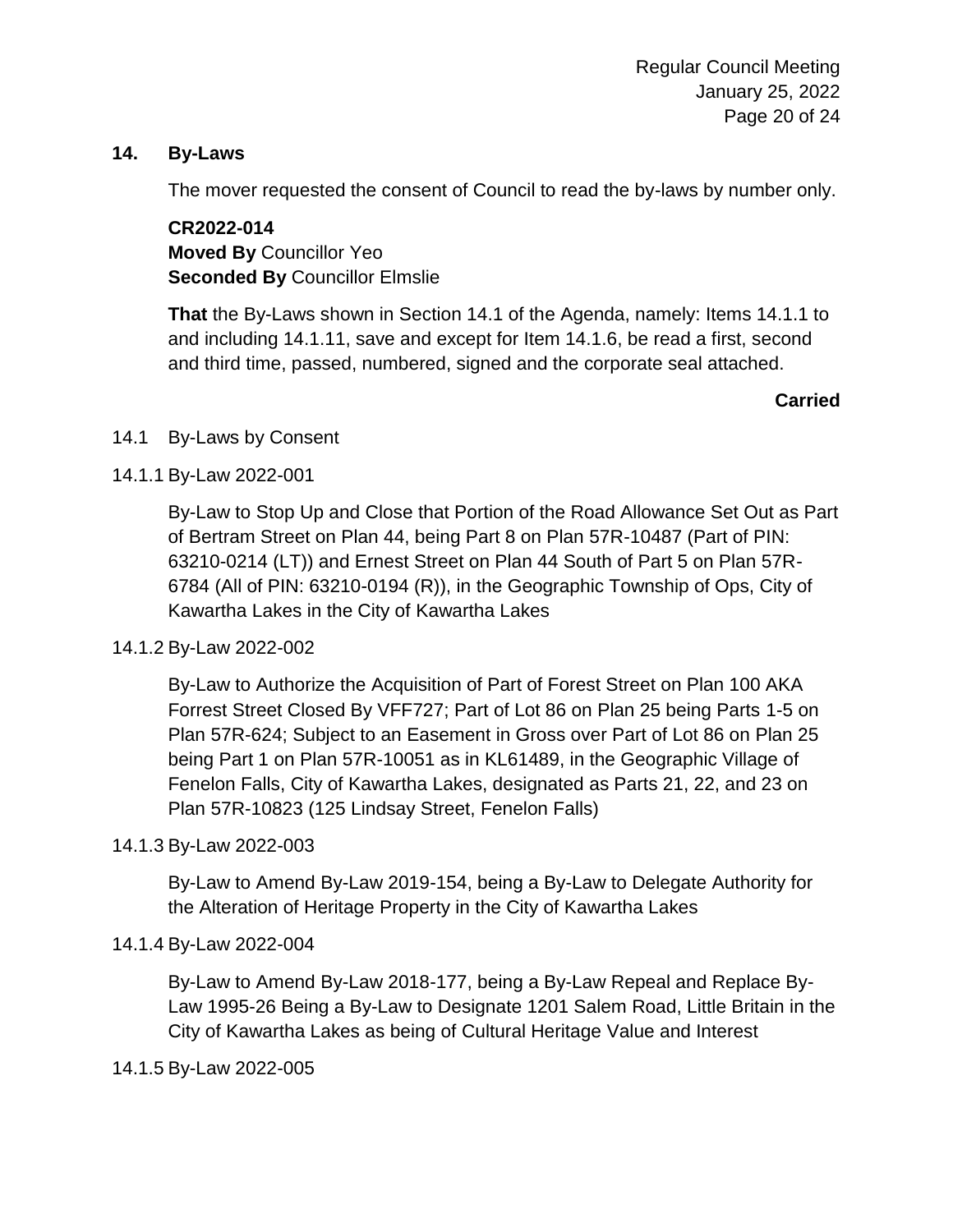Regular Council Meeting January 25, 2022 Page 21 of 24

By-Law to Authorize the Conveyance of Municipally Owned Property Located on Helen Drive, Omemee and Legally Described as Lots 66, 67, 68, and 69 on Registered Plan 365 in the Geographic Township of Emily, City of Kawartha Lakes, Being PIN: 63259-0492 (LT)

## 14.1.7 By-Law 2022-006

By-Law to Amend The Township of Manvers Zoning By-Law No. 87-06 To Rezone Land within the City of Kawartha Lakes (702 Golf Course Road)

## 14.1.8 By-Law 2022-007

By-Law to Deem Part of a Plan of Subdivision, Previously Registered for Lands Within Kawartha Lakes, Not To Be A Registered Plan Of Subdivision In Accordance With The Planning Act PIN # 63161-0301(LT) & PIN # 63161- 0314(LT), Described as Lots 15,16, 31 & 32, Plan 169, Geographic Township of Fenelon, Now City of Kawartha Lakes (10 Lakeview Park Road)

## 14.1.9 By-Law 2022-008

By-Law to Repeal Existing By-Laws to Provide for the Administration and Enforcement of the Building Code Act, 1992 within the City of Kawartha Lakes

## 14.1.10 By-Law 2022-009

By-Law to Repeal By-Law 2009-225, being a By-Law to Establish a Code of Conduct for Members of Council and for Employees

## 14.1.11 By-Law 2022-010

By-Law to Repeal and Replace By-Law 2021-142, Being a By-Law to Authorize the Execution of a Lease Agreement between Horizon Aircraft, Inc. and The City of Kawartha Lakes for a Commercial Building at the Municipal Airport, 3187 Highway 35, Lindsay, in the City of Kawartha Lakes

## 14.2 By-Laws Extracted from Consent

## 14.1.6 By-Law 2022-011

By-Law to Repeal and Replace By-Law 2005-329, being a By-Law to Regulate the Discharge of Firearms

**Moved By** Councillor Ashmore **Seconded By** Councillor Seymour-Fagan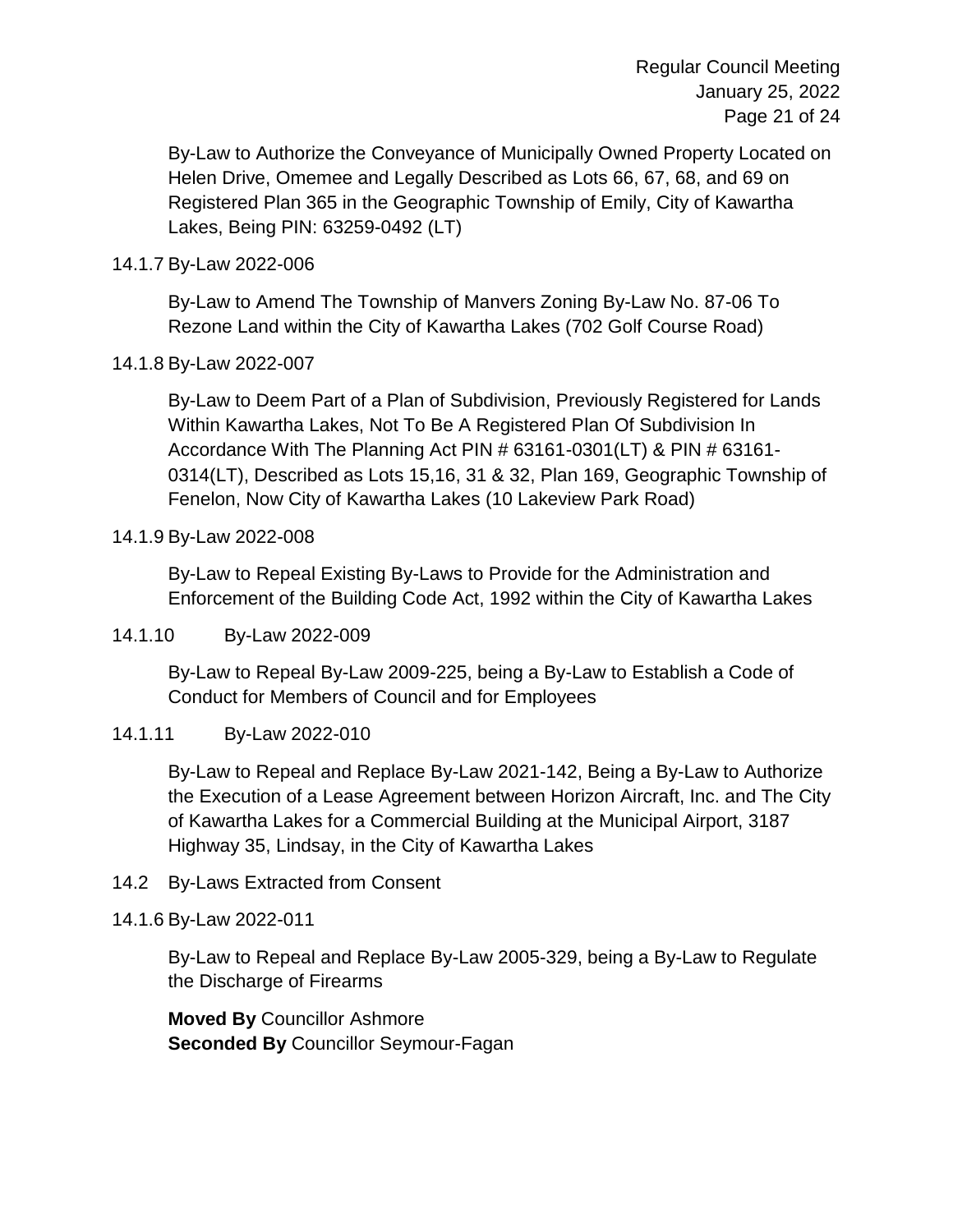Regular Council Meeting January 25, 2022 Page 22 of 24

**That** the By-Law to Repeal and Replace By-Law 2005-329, being a By-Law to Regulate the Discharge of Firearms, be deferred to allow addition consultation through a public meeting with a report back by the end of Q1, 2022.

## **Motion Failed**

**CR2022-015 Moved By** Councillor Dunn **Seconded By** Councillor Yeo

**That** the By-Law to Repeal and Replace By-Law 2005-329, being a By-Law to Regulate the Discharge of Firearms in the City of Kawartha Lakes, be read a first, second and third time, passed, numbered, signed and the corporate seal attached.

## **Carried**

## **15. Notice of Motion**

## **16. Closed Session**

16.1 Adoption of Closed Session Agenda

**CR2021-016 Moved By** Deputy Mayor Richardson **Seconded By** Councillor Elmslie

**That** the Closed Session agenda be adopted as circulated.

## **Carried**

16.2 Disclosure of Pecuniary Interest in Closed Session Items

Councillor Seymour-Fagan declared a pecuniary interest in relation to Item 16.1.2 (Report RS2022-012) as she an owner of the land involved in the Report.

Councillor Seymour-Fagan confirmed that she did not receive a copy of the closed session material due to her pecuniary interest.

16.3 Move Into Closed Session

**CR2022-017 Moved By** Councillor Elmslie **Seconded By** Councillor Yeo

**That** Council convene into closed session at 1:23 p.m. pursuant to Section 239(2) of the Municipal Act, S.O. 2001 s.25, in order to consider matters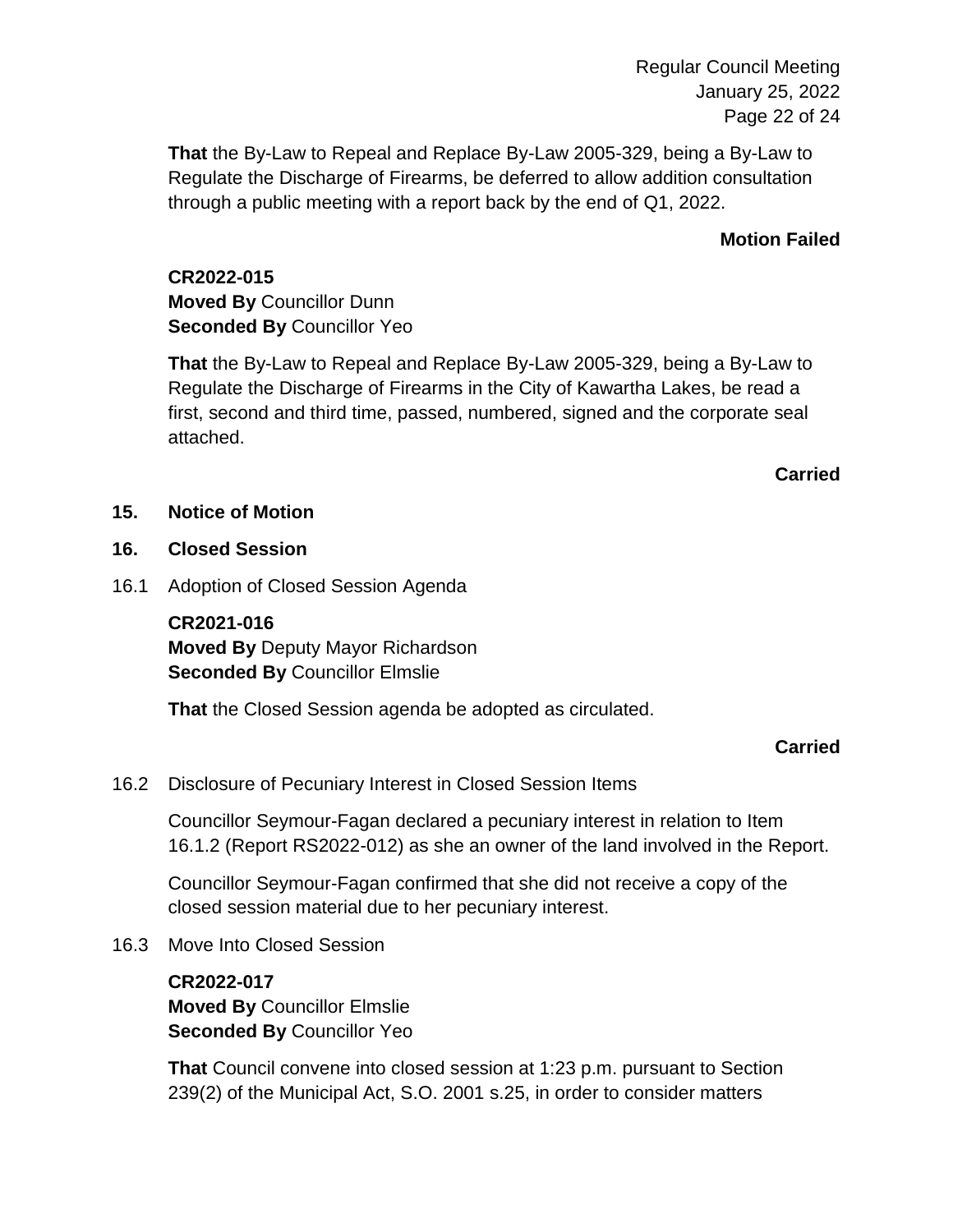Regular Council Meeting January 25, 2022 Page 23 of 24

identified in Section 16.3 of the Regular Council Meeting Agenda of Tuesday, January 25, 2022, namely Items 16.3.1 to and including 16.3.3.

## **Carried**

## **17. Matters from Closed Session**

## **Item 16.3.1 – Confidential Closed Session Minutes**

The confidential closed session minutes from the December 14, 2021 Regular Council Meeting were approved.

## **Item 16.3.2 – Report RS2022-012 Regarding the Acquisition of Land Along Canal Street, Bobcaygeon**

**CR2022-022 Moved By** Councillor Yeo **Seconded By Councillor Veale** 

**That** Staff be authorized for proceed with acquiring the required lands along Canal Street, Bobcaygeon for the purpose of widening the road; and

**That** the Mayor and Clerk be authorized to execute any documents and agreements required by the approval of this decision.

## **Carried**

## **Item 16.3.3 Regarding a Pandemic Response Update**

CAO Taylor and Director Stover a verbal update on the City's response to the COVID-19 Pandemic.

## **18. Confirming By-Law**

18.1 CC2022-01.18.1

By-Law to Confirm the Proceedings of a Regular Meeting of Council, Tuesday, January 25, 2022.

## **CR2022-023 Moved By** Councillor Elmslie **Seconded By** Councillor Dunn

**That** a by-law to confirm the proceedings of a Regular Council Meeting held Tuesday, January 25, 2022 be read a first, second and third time, passed, numbered, signed and the corporate seal attached.